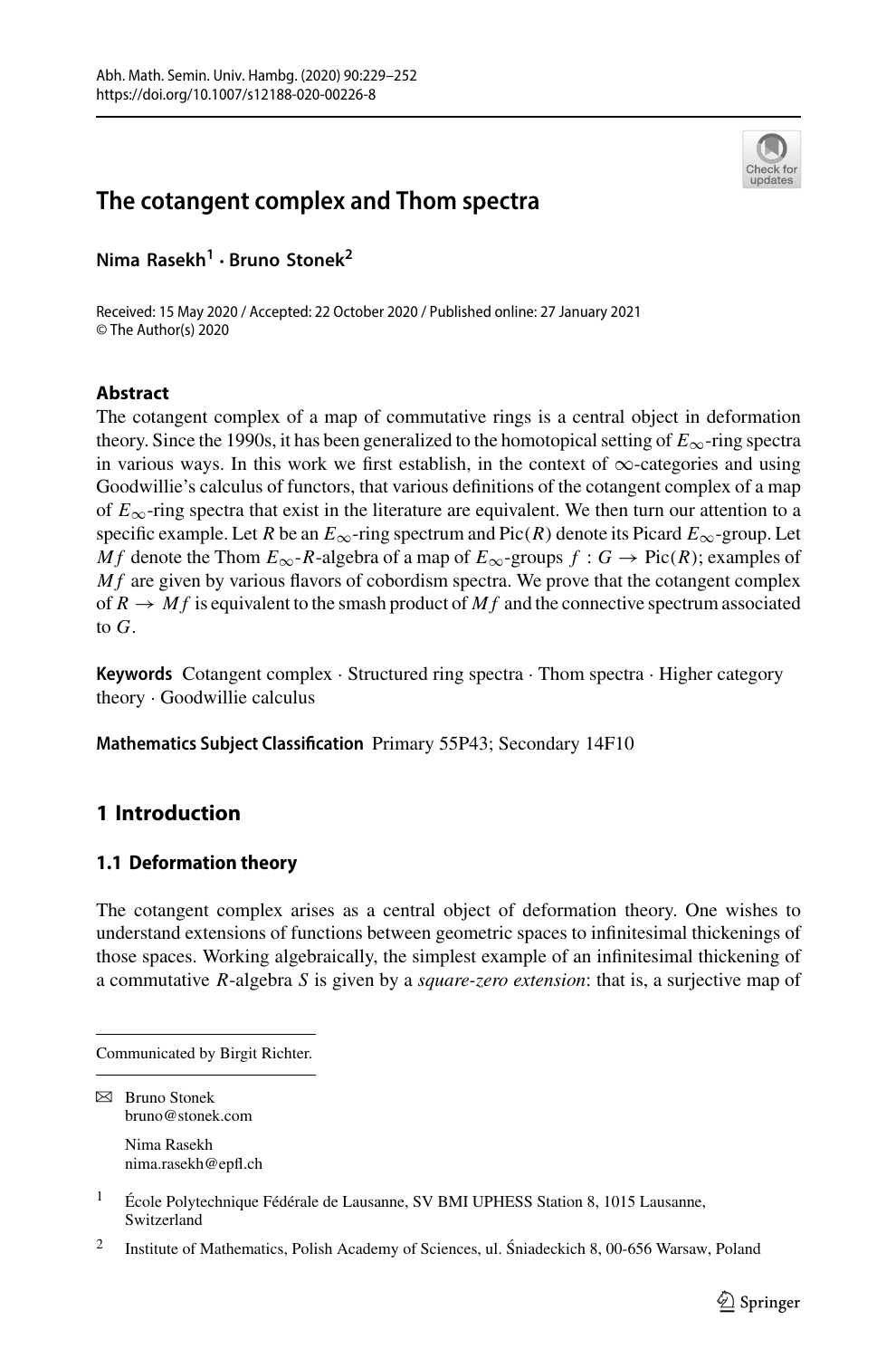230<br> **Commutative** *R***-algebras**  $\phi : \widetilde{S} \to S$  **such that the product of any two elements in the kernel**<br>
230<br>
230<br>
230<br>
24 - *S* such that the product of any two elements in the kernel of  $\phi$  is zero.

One way to construct square-zero extensions is using derivations. If *M* is an *S*-module, an *R*-linear derivation  $S \to M$  is a map of *R*-modules which satisfies the Leibniz condition. The *S*-module of *R*-linear derivations  $Der_R(S, M)$  is co-represented by the *S*-module of Kähler differentials  $\Omega_{S/R}$ . It is also represented by the commutative *R*-algebra over *S* given by the *trivial square-zero extension*  $S \oplus M$  with multiplication given by  $(s, m)(s', m') =$  $(s\ s',\ sm' + ms')$ . Therefore, we have bijections

<span id="page-1-2"></span>
$$
\text{Hom}_{\text{Mod}_S}(\Omega_{S/R}, M) \cong \text{Der}_R(S, M) \cong \text{Hom}_{\text{CAlg}_{R/S}}(S, S \oplus M) \tag{1.1}
$$

where  $CAlg_{R/S}$  denotes the category of commutative rings  $C$  with maps of commutative rings  $R \to C \to S$  composing to the unit of *S*. *M* or co<br> *M*  $\frac{N}{R}$ , *M*  $\frac{N}{M}$ 

Starting from a class in  $\text{Ext}^1_S(\Omega_{S/R}, M)$  represented by an extension of *S*-modules

$$
M \to \tilde{M} \to \Omega_{S/R},
$$

one can build a square-zero extension of *S* by *M* by pulling back the second map along the universal derivation  $S \to \Omega_{S/R}$  in Mod<sub>R</sub>:



 $\overrightarrow{\widetilde{M}} \longrightarrow \Omega_{S/R}.$ <br>The pullback  $\widetilde{S}$  gets a commutative *R*-algebra structure, and the map  $\widetilde{S} \rightarrow S$  is surjective with kernel isomorphic to *M* as an *R*-module.

However, this does not produce all square-zero extensions: for that, one needs to *derive* the module of Kähler differentials. The way this was originally achieved independently by André [\[5](#page-23-0)] and Quillen [\[19](#page-23-1)] was by simplicial methods. Quillen placed a model structure on the category of simplicial commutative algebras. This produces a simplicial *S*-module  $\mathbb{L}\Omega_{S/R}$  (called the *algebraic cotangent complex* by Lurie [\[18,](#page-23-2) 25.3]), and the first *André-Quillen cohomology S-module*  $Ext_S^1(\mathbb{L}\Omega_{S/R}, M)$  is isomorphic to the *S*-module of equivalence classes of square-zero extensions of *S* by *M*.

We shall not take this approach, but rather work with the more general *E*∞-ring spectra. The module of Kähler differentials in this context is replaced by the *cotangent complex*: if  $A \rightarrow B$  is a map of  $E_{\infty}$ -ring spectra, the cotangent complex is a *B*-module  $L_{B/A}$ . Using *LS*/*<sup>R</sup>* [1](#page-1-0) instead of L*S*/*R*, André-Quillen (co)homology is replaced by *topological André-Quillen (co)homology*, also known as *T A Q*. The precise relation between  $\mathbb{L}\Omega_{B/A}$  and  $L_{B/A}$ can be found in [\[18,](#page-23-2) 25.3.3.7/25.3.5.4].

One can define square-zero extensions of  $E_{\infty}$ -ring spectra. The cotangent complex helps classify them. As is usual in homotopy theory, one does not merely want to describe *equivalence classes* of square-zero extensions. One would like to prove that the whole  $\infty$ -category of square-zero extensions of an  $E_{\infty}$ -*A*-algebra *B* is equivalent to the  $\infty$ -category of *A*-linear derivations  $B \to \Sigma M$  where M is a B-module.<sup>[2](#page-1-1)</sup> This is proven in [\[16,](#page-23-3) 7.4.1.26], provided one restricts the  $\infty$ -categories a bit. Note that the traditional definition of derivations as linear

<span id="page-1-0"></span><sup>1</sup> When treating a discrete commutative ring as an *<sup>E</sup>*∞-ring spectrum, the Eilenberg–Mac Lane functor shall be understood.

<span id="page-1-1"></span><sup>&</sup>lt;sup>2</sup> Recall that  $\text{Ext}_{B}^{1}(L_{B/A}, M) \simeq \pi_{0}(\text{Map}_{\text{Mod}_{B}}(L_{B/A}, \Sigma M)).$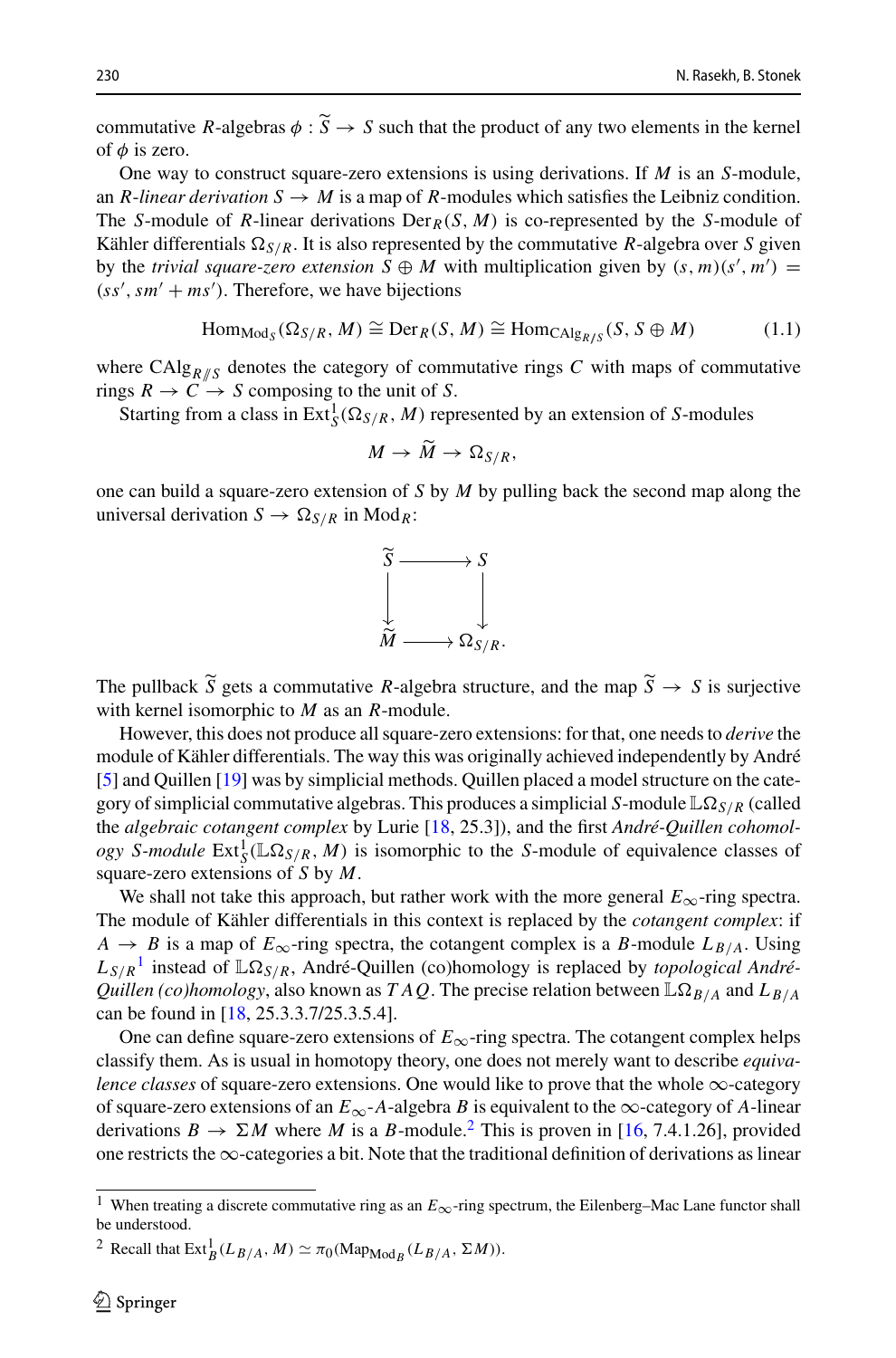maps that satisfy the Leibniz rule does not work in this setup, whereas the interpretations of  $(1.1)$  do.

Apart from the connections to deformation theory, the cotangent complex  $L_{B/A}$  helps detect useful properties of the map  $f : A \rightarrow B$ . For example, if *A* and *B* are connective, then *f* is an equivalence if and only if  $\pi_0(f)$  :  $\pi_0(A) \to \pi_0(B)$  is an isomorphism and  $L_{B/A}$  vanishes [\[16](#page-23-3), 7.4.3.4]. The theory of the cotangent complex also helps in proving theorems that do not mention it at all: for example, if *A* is an  $E_{\infty}$ -ring spectrum and a map of commutative rings  $\pi_0(A) \to B_0$  is étale, then it lifts in an essentially unique way to an étale map of  $E_{\infty}$ -ring spectra  $A \rightarrow B$  [\[16,](#page-23-3) 7.5.0.6].

### **1.2 Different approaches to the cotangent complex**

Let us trace the history of the  $E_{\infty}$  cotangent complex of a map of  $E_{\infty}$ -ring spectra  $A \to B$ , since it has been defined in different ways in the literature.

The first definition can be found in a preprint by Kriz [\[13\]](#page-23-4). It was defined as a sequential colimit built out of tensoring  $B \wedge_A B$  with spheres, in a certain way.

Basterra [\[6](#page-23-5)] took another approach: she defined the cotangent complex to be the indecomposables of the *augmentation ideal*  $I(B \wedge_A B)$  of  $B \wedge_A B$ , which is the fiber of the multiplication map  $B \wedge_A B \to B$ . She did not prove the equivalence with Kriz's approach.

Later, herself and Mandell [\[8](#page-23-6)] established the connection between Basterra's definition of the cotangent complex and *stabilization*. Just as Beck had observed in the sixties that the category of modules over a commutative ring *R* was equivalently given by the abelian group objects in augmented commutative *R*-algebras [\[7\]](#page-23-7), they proved the  $E_{\infty}$ -analog. Abelian group objects have to be replaced by *spectra objects*. They proved that to get  $L_{B/A}$ , one can start from  $B \wedge_A B$  considered as an augmented commutative  $B$ -algebra, then *stabilize* it, i.e. apply  $\Omega^{\infty} \Sigma^{\infty}$  to it, then take its augmentation ideal.

It was known to the experts that one could extract from the results of Basterra and Mandell an expression of the cotangent complex as a sequential colimit, similar to Kriz's expression, see e.g. [\[21](#page-23-8), Page 164]. However, we think a full description of how these approaches are connected has not appeared in the literature. We take the opportunity to expand on them in Sect. [3.](#page-5-0)

The approach to the cotangent complex taken by Lurie in [\[16,](#page-23-3) 7.3] is closest to Basterra and Mandell's approach, albeit in the realm of  $\infty$ -categories rather than in that of model categories. We feel a unified study of the different approaches in Lurie's setting was lacking: we provide one here. We adopt the language of the Goodwillie calculus of functors as developed by Lurie in [\[16,](#page-23-3) Chapter 6]. Our Sect. [2](#page-4-0) will swiftly introduce the necessary results. The fact that the the cotangent complex can be understood via Goodwillie calculus was known, see e.g. [\[14,](#page-23-9) 5.4].

In summary, we prove in the  $\infty$ -categorical context of [\[16](#page-23-3)] that the cotangent complex  $L_{B/A}$  can be presented in the following ways:

- As the augmentation ideal of the stabilization of *B*  $\wedge_A$  *B*, i.e. *I*( $\Omega^{\infty} \Sigma^{\infty} (B \wedge_A B)$ )  $(3.9/3.10),$  $(3.9/3.10),$  $(3.9/3.10),$
- As the excisive approximation of *I* evaluated in  $B \wedge_A B$ , i.e.  $(P_1 I)(B \wedge_A B)$  [\(3.11\)](#page-7-1),
- As the sequential colimit of *B*-modules [\(3.26\)](#page-11-0)

As the excisive approximation of *I* evaluated in *B*  $\wedge_A$  *B*, i.e.  $(P_1I)(B \wedge_A B)$  (3.11),<br> *As* the sequential colimit of *B*-modules (3.26)<br>  $L_{B/A} \simeq \text{colim}_{\text{Mod}_B} (S^0 \widetilde{\otimes}_A B \longrightarrow \Omega (S^1 \widetilde{\otimes}_A B) \longrightarrow \Omega^2 (S^2 \widetilde{\otimes}_A$ 

• As the module of indecomposables of the augmentation ideal of  $B \wedge_A B$  [\(3.34\)](#page-15-0).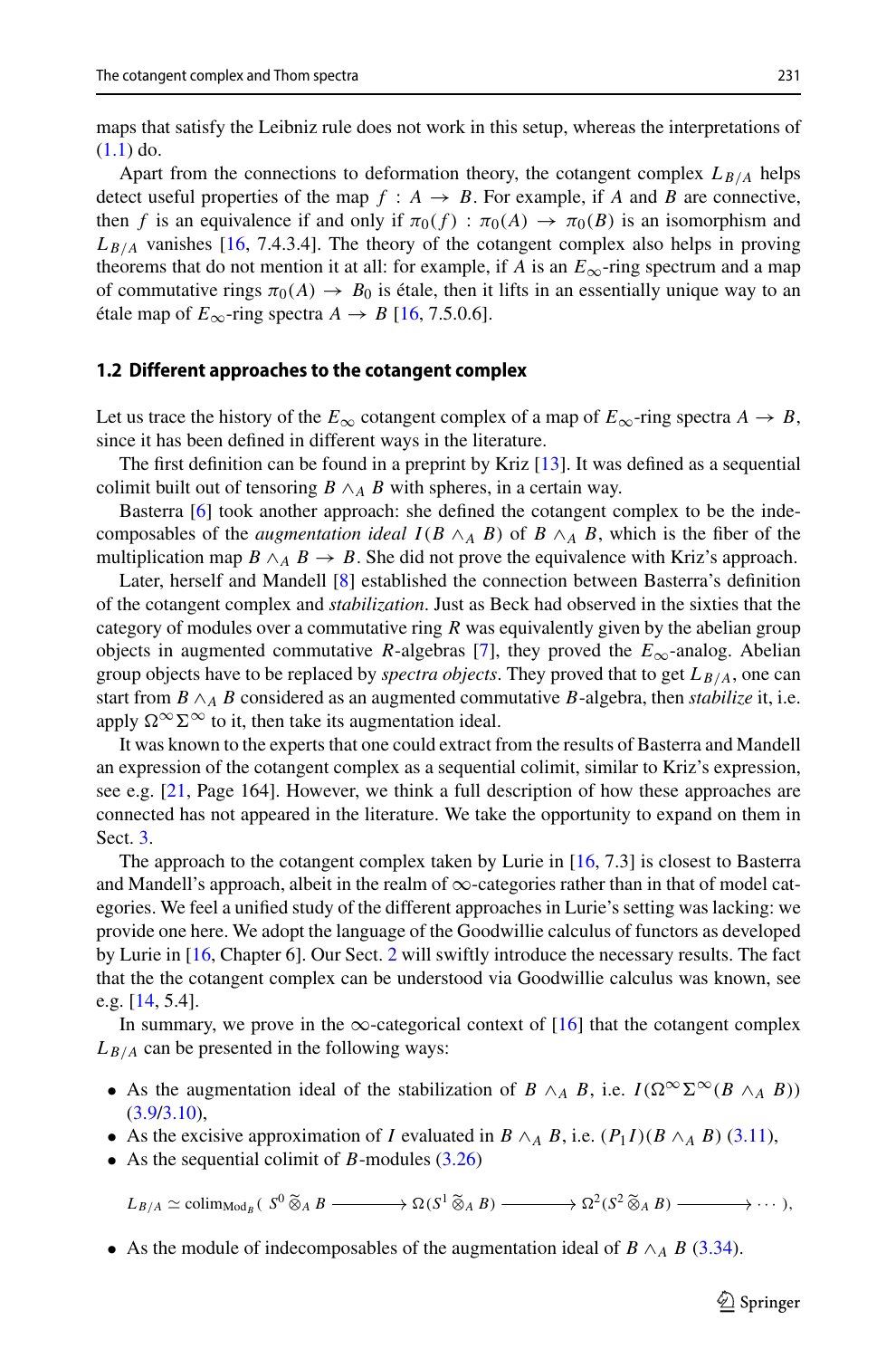Here  $-\tilde{\otimes}$  is a certain operation to be introduced in Notation [3.24](#page-10-0) that takes a pointed space and an  $E_{\infty}$ -*A*-algebra *B* and returns a *B*-module.

### **1.3 Thom spectra**

The main result of this paper is the determination of the cotangent complex of *Thom E*<sub>∞</sub>-*ring spectra*. Let us quickly recall what these are, following the  $\infty$ -categorical approach of [\[1\]](#page-22-0). Let *G* be a space, *R* be an  $E_{\infty}$ -ring spectrum, Pic(*R*) be the *Picard space* of *R* (the subspace of Mod<sub>R</sub> spanned by the invertible R-modules), and  $f : G \to Pic(R)$  be a map. The colimit

of  $G \longrightarrow$ Pic $(R)$ <sup> $\longleftarrow$ </sup>Mod<sub>*R*</sub> is the Thom *R*-module of *f*, denoted *Mf*. In fact, Pic $(R)$ is an  $E_{\infty}$ -group. When *G* is an  $E_{\infty}$ -group and *f* is a map of  $E_{\infty}$ -groups, then *Mf* gets the structure of an  $E_{\infty}$ -*R*-algebra [\[2](#page-22-1)[,3](#page-23-10)]. Examples of Thom  $E_{\infty}$ -ring spectra include complex cobordism *MU* and periodic complex cobordism *MU P*.

**Theorem 4.3** Let R be an  $E_{\infty}$ -ring spectrum. Let  $f : G \to Pic(R)$  be a map of  $E_{\infty}$ -groups. *There is an equivalence of M f -modules*

$$
L_{Mf/R}\simeq Mf\wedge B^{\infty}G.
$$

Here  $B^{\infty}G$  denotes the connective spectrum associated to G.

A model-categorical version had first appeared in [\[8](#page-23-6)]. For example, we recover the equivalence of *MU*-modules

$$
L_{MU} \simeq MU \wedge bu
$$

of that paper. The result of Basterra and Mandell, however, only applies to Thom spectra of maps to  $BGL_1(\mathbb{S})$ , whereas ours applies to maps to Pic(*R*) where *R* is any  $E_{\infty}$ -ring spectrum. This allows for generalized, possibly non-connective Thom *E*∞-ring spectra. For example, we get that

$$
L_{MUP} \simeq MUP \wedge ku
$$

as  $MUP$ -modules, where  $ku$  denotes the  $E_{\infty}$ -ring spectrum of connective complex topological *K*-theory. In fact,  $L_{MUP}$  is actually a Thom  $E_{\infty}$ -*ku*-algebra. More generally, we observe in Proposition [4.9](#page-19-0) that when *G* is an  $E_{\infty}$ -*ring space*, then the *R*-module  $L_{Mf/R}$  underlies a Thom  $E_{\infty}$ -( $R \wedge B^{\infty}G$ )-algebra. In other words, with this additional hypothesis the cotangent complex of a Thom  $E_{\infty}$ -algebra becomes a Thom  $E_{\infty}$ -algebra.

In Sect. [5](#page-20-0) we extend Theorem [4.3](#page-17-0) to cotangent complexes of two types of extensions of Thom algebras: if  $Mf \rightarrow B$  is a map  $E_{\infty}$ -*R*-algebras which is either étale or solid (i.e. the multiplication *B*  $\wedge_{M}$  *B*  $\rightarrow$  *B* is an equivalence), then

$$
L_{B/R}\simeq B\wedge B^{\infty}G.
$$

This allows us, for example, to recover the equivalence  $L_{KU} \simeq KU \wedge H\mathbb{Q}$  from [\[24](#page-23-11)], where *KU* denotes the  $E_{\infty}$ -ring spectrum of periodic complex topological *K*-theory.

### **1.4 Notation and conventions**

We will freely use the language of  $\infty$ -categories as developed in [\[15](#page-23-12)[,16\]](#page-23-3).

Let *C* be an  $\infty$ -category. Given a fixed map  $f : A \rightarrow B$ , we denote by  $\mathcal{C}_{A/B}$  the  $\infty$ category  $(\mathcal{C}_{/B})_{f/}$  of objects  $C \in \mathcal{C}$  together with maps  $A \to C \to B$  which compose to f. Similarly, we denote by  $\mathcal{C}_{B/B}$  the  $\infty$ -category  $(\mathcal{C}_{/B})_{id_B/}$ .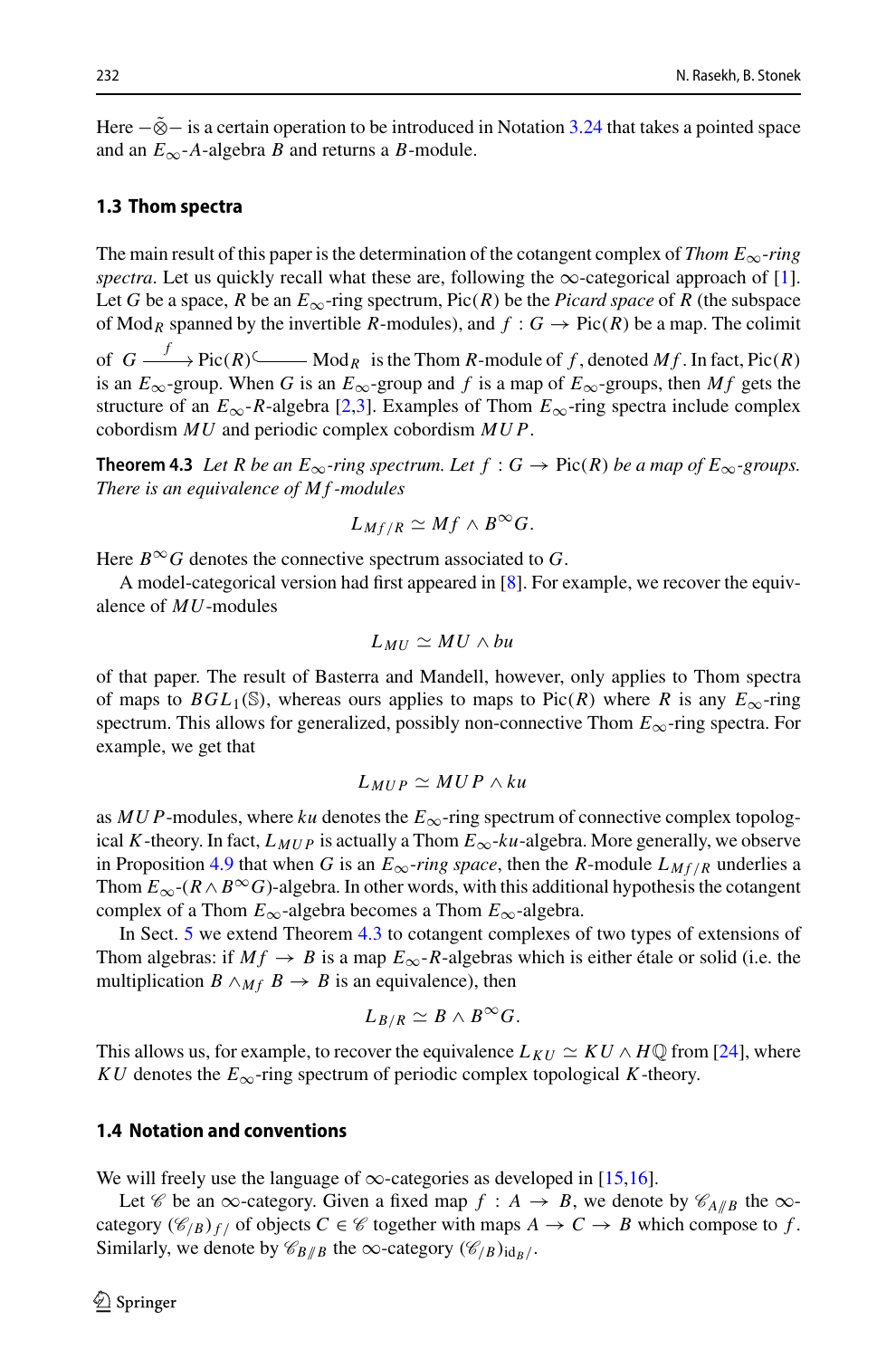The  $\infty$ -category of spaces will be denoted by  $\mathscr{S}$ , and that of spectra by Sp. Its full subcategory of connective spectra is denoted by Sp<sup>cn</sup>. We denote by CAlg the  $\infty$ -category CAlg(Sp) of  $E_{\infty}$ -ring spectra, and by CAlg<sub>R</sub> that of  $E_{\infty}$ -algebras over an  $E_{\infty}$ -ring spectrum *R*, i.e. CAlg(Mod<sub>*R*</sub>). The suspension spectrum functor  $\mathscr{S} \to \text{Sp}$  is denoted  $\Sigma_+^{\infty}$ , and if  $G \in \text{CAlg}(\mathscr{S})$ , then S[*G*] denotes the  $E_{\infty}$ -ring spectrum  $\Sigma^{\infty}_+(G)$ .

### <span id="page-4-0"></span>**2 Short review of stabilization and Goodwillie calculus**

Let us summarize some notions from the Goodwillie calculus of functors which we shall be using. We shall work with the  $\infty$ -categorical version of it as in [\[16](#page-23-3), Chapter 6]. For simplicity, let us assume that  $\mathscr C$  and  $\mathscr D$  are  $\infty$ -categories which are pointed and presentable.

- (1) A functor  $F: \mathcal{C} \to \mathcal{D}$  is *reduced* if it takes a final object to a final object. It is *excisive* if it takes pushout squares to pullback squares. The full subcategory of  $Fun(\mathcal{C}, \mathcal{D})$  spanned by the excisive functors is denoted  $Exc( $\mathscr{C}, \mathscr{D}$ ), and the one spanned by the reduced,$ excisive functors is denoted Exc∗(*C* , *D*).
- (2) The ∞-category of spectra in *C* is defined by  $Sp(\mathscr{C}) = Exc_*(\mathscr{S}_*^{\text{fin}}, \mathscr{C})$  where  $\mathscr{S}_*^{\text{fin}}$  is the  $\infty$ -category of pointed finite spaces [\[16,](#page-23-3) 1.4.2.8]. Evaluation at the sphere  $S^0$  defines a functor  $\Omega^{\infty}$ :  $Sp(\mathscr{C}) \to \mathscr{C}$  which is an equivalence when  $\mathscr{C}$  is stable [\[16](#page-23-3), 1.4.2.21]; since *C* is pointed and presentable,  $\Omega^{\infty}$  admits a left adjoint  $\Sigma^{\infty}$  : *C*  $\rightarrow$  Sp(*C*) [\[16,](#page-23-3) 1.4.4.4]. If *C* is presentable but not pointed, the left adjoint to  $\Omega^{\infty}$  is denoted  $\Sigma^{\infty}$  and

it factors into two left adjoint functors  $\mathcal{C} \xrightarrow{(-)} \mathcal{C}_* \xrightarrow{\Sigma^{\infty}} Sp(\mathcal{C}_*) \simeq Sp(\mathcal{C})$  [\[11](#page-23-13), 4.10].

(3) The inclusion  $\text{Exc}(\mathscr{C}, \mathscr{D}) \to \text{Fun}(\mathscr{C}, \mathscr{D})$  has a left adjoint  $P_1$ , called the *excisive approximation* functor [\[16,](#page-23-3) 6.1.1.10]. The unit natural transformation  $F \Rightarrow P_1F$  is said to *exhibit P*<sub>1</sub>*F* as the excisive approximation to *F*. If *F* :  $\mathcal{C} \rightarrow \mathcal{D}$  is reduced, then *P*<sub>1</sub>*F* is reduced, and by [\[16,](#page-23-3) 6.1.1.28],

$$
P_1F \simeq \mathrm{colim}_n(\Omega_{\mathscr{D}}^n \circ F \circ \Sigma_{\mathscr{C}}^n).
$$

(4)  $[16, 6.2.1.4]$  $[16, 6.2.1.4]$  If  $F : \mathcal{C} \to \mathcal{D}$  is left exact (i.e. preserves finite limits), then composition with *F* defines a functor ∂*F* : Sp(*C* ) → Sp(*D*), the *(Goodwillie) derivative* which makes the following diagram commute

$$
\mathsf{Sp}(\mathscr{C}) \xrightarrow{\partial F} \mathsf{Sp}(\mathscr{D})
$$

$$
\Omega_{\mathscr{C}}^{\infty} \downarrow \qquad \qquad \downarrow \Omega_{\mathscr{D}}^{\infty}
$$

$$
\mathscr{C} \xrightarrow{\qquad \qquad \downarrow \Omega_{\mathscr{D}}^{\infty}}
$$

- (5) In the case of an arbitrary functor  $F : \mathcal{C} \to \mathcal{D}$ , derivatives admit a general definition [\[16,](#page-23-3) 6.2.1.1]: they consist of a functor  $\partial F$  : Sp(*√*) → Sp(*∅*) and a natural transformation  $F \circ \Omega_{\mathscr{C}}^{\infty} \Rightarrow \Omega_{\mathscr{D}}^{\infty} \circ \partial F$  satisfying some properties. Derivatives are unique up to canonical equivalence  $[16, 6.2.1.2]$  $[16, 6.2.1.2]$ , and there are very general existence results: in particular, under the conditions on *C* and *D* which we have imposed, every  $F : \mathscr{C} \to \mathscr{D}$  admits a derivative  $[16, 6.2.1.9/6.2.3.13]$  $[16, 6.2.1.9/6.2.3.13]$ .
- (6) [\[16,](#page-23-3) Page 1071] If  $F : \mathcal{C} \to \mathcal{D}$  is reduced and preserves filtered colimits, then

$$
P_1F \simeq \Omega_{\mathscr{D}}^{\infty} \circ \partial F \circ \Sigma_{\mathscr{C}}^{\infty}.
$$

 $\circled{2}$  Springer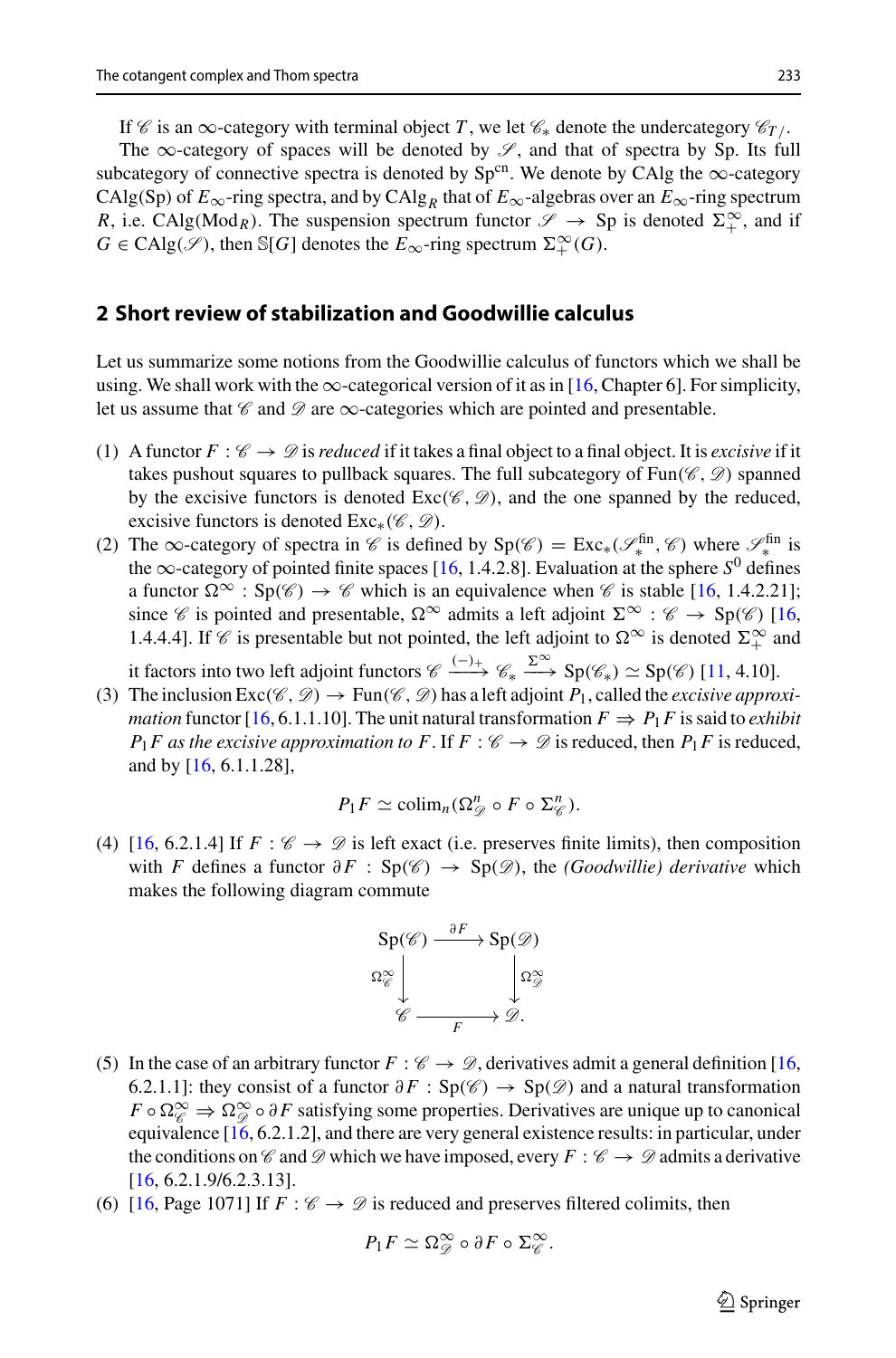- (7)  $\partial \text{id}_{\mathcal{C}} \simeq \text{id}_{\text{Sp}(\mathcal{C})}$  and  $P_1 \text{id}_{\mathcal{C}} \simeq \Omega_{\mathcal{C}}^{\infty} \circ \Sigma_{\mathcal{C}}^{\infty} \simeq \text{colim}_{n}(\Omega_{\mathcal{C}}^n \circ \Sigma_{\mathcal{C}}^n)$ . In particular, if  $\mathcal{C}$  is stable then  $id_{\mathscr{C}} \simeq \text{colim}_{n}(\Omega_{\mathscr{C}}^{n} \circ \Sigma_{\mathscr{C}}^{n}).$
- (8) If  $F : \mathscr{C} \to \mathscr{D}$  is reduced, left exact and preserves filtered colimits, then

$$
P_1F \simeq F \circ \Omega_{\mathscr{C}}^{\infty} \circ \Sigma_{\mathscr{C}}^{\infty},
$$

as follows from  $(6)$  and  $(4)$ .

# <span id="page-5-0"></span>**3 The cotangent complex**

In this section, we introduce the cotangent complex of a map of  $E_{\infty}$ -ring spectra and we give different expressions for it: via the augmentation ideal, via a stabilization process, i.e. as a sequential colimit, and via indecomposables.

Before going to  $E_{\infty}$ -ring spectra, let us say a word on the general definition. The relative cotangent complex according to Lurie is a suspension spectrum, in the following sense:

**Definition 3.1** Let *C* be a presentable  $\infty$ -category and  $f : A \rightarrow B$  in *C*. Consider the suspension spectrum functor

$$
\mathscr{C}_{A/\!\!/B} \xrightarrow{\Sigma_+^{\infty}} \mathrm{Sp}(\mathscr{C}_{B/\!\!/B}).
$$

The *relative cotangent complex* of *f* is the image of  $A \stackrel{f}{\rightarrow} B \stackrel{id}{\rightarrow} B$  by this functor, and it is denoted  $L_{B/A}$ . If *A* is an initial object of *C*, then  $L_{B/A}$  is also denoted  $L_B$  and it is called the *absolute cotangent complex* of *B*.

<span id="page-5-2"></span>*Remark 3.2* Let us say a word about the  $\Sigma^{\infty}_+$  functor above. Since id :  $B \to B$  is the terminal object of  $\mathcal{C}_{/B}$ , then

$$
\mathscr{C}_{B/B}=(\mathscr{C}_{/B})_{\mathrm{id}_B/}\simeq(\mathscr{C}_{/B})_*.
$$

Note as well that  $\mathcal{C}_{A/B} = (\mathcal{C}_{/B})_{f/} \simeq (\mathcal{C}_{A/})_{/f}$ . On the other hand, by [\[16,](#page-23-3) 7.3.3.9], we have  $(\mathscr{C}_{A/\!\!/B})_* \simeq \mathscr{C}_{B/\!\!/B}$ . Therefore,  $\Sigma_+^{\infty}$  factors as

$$
\mathscr{C}_{A/\!\!/B} \xrightarrow{\phantom{a}\sqcup_A B} \mathscr{C}_{B/\!\!/B} \xrightarrow{\phantom{a}\Sigma^\infty} \mathrm{Sp}(\mathscr{C}_{B/\!\!/B}).
$$

In order to address the issue of functoriality of the cotangent complex, Lurie uses the *tangent bundle* of  $\mathcal{C}_{A/B}$ . We shall not be needing this, so for the sake of simplicity we will not introduce it.

Let us now concentrate on the case  $\mathscr{C} = CAlg$ .

#### **3.1 The cotangent complex via the augmentation ideal**

When  $\mathscr{C} = CAlg$ , we may identify  $Sp(\mathscr{C}_{B/B})$  with a more familiar  $\infty$ -category, namely Mod<sub>*B*</sub>, as we shall now see. Note that CAlg<sub>*B*//*B*</sub> is the ∞-category of *augmented*  $E_{\infty}$ -*B*algebras: its objects are  $E_{\infty}$ -*B*-algebras *C* with a map  $C \rightarrow B$  of  $E_{\infty}$ -*B*-algebras.

<span id="page-5-1"></span>**Definition 3.3** Let  $B \in CA$ lg. The *augmentation ideal* functor

$$
I: \mathrm{CAlg}_{B/B} \to \mathrm{Mod}_B
$$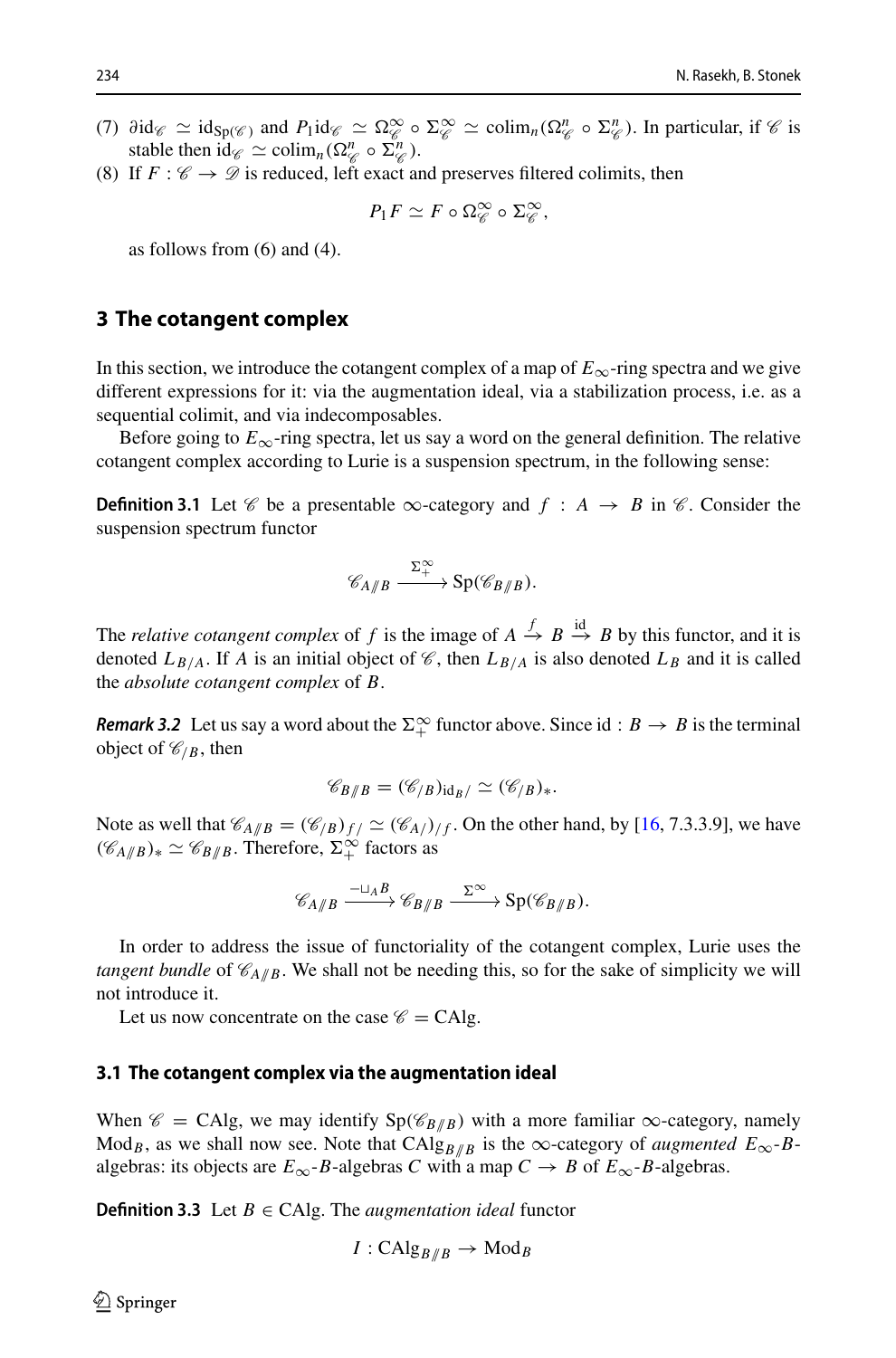takes  $C$  to the fiber in  $Mod_B$  of the augmentation, i.e. to the pullback

$$
I(C) \longrightarrow C
$$
  

$$
\downarrow \qquad \qquad \downarrow
$$
  

$$
0 \longrightarrow B
$$

in  $Mod_B$ , where 0 denotes a zero object of  $Mod_B$ .

*Remark 3.4* The functor *I* is right adjoint to the functor  $Mod_B \rightarrow Calg_{B/R}$  which takes a in Mod<sub>B</sub>, where 0 denotes a zero object of Mod<sub>B</sub>.<br> **Remark 3.4** The functor *I* is right adjoint to the functor Mod<sub>B</sub>  $\rightarrow$  CAlg<sub>B//B</sub> which takes a module *M* to the free  $E_{\infty}$ -B-algebra  $\bigvee_{n \geq 0} (M^{\wedge_B n})_{\Sigma_n} \$ tation over *B* given by projection to the 0-th summand. Here  $(-)_{\Sigma_n}$  denotes the (homotopy) orbits for the  $\Sigma_n$ -action [\[16](#page-23-3), 3.1.3.14, 7.3.4.5]. Note that *I* is reduced, as it takes *B* to the zero module.

**Notation 3.5** We let NUCA<sub>B</sub> denote the ∞-category of non-unital  $E_{\infty}$ -B-algebras, which we call *nucas*<sup>[3](#page-6-1)</sup> [\[16,](#page-23-3) 5.4.4.1].

<span id="page-6-3"></span>**Remark 3.6** The augmentation ideal functor factors through NUCA<sub>B</sub> as follows:



where *U* is the forgetful functor. Indeed, one can take the pullback defining *I* in Definition [3.3](#page-5-1) in the  $\infty$ -category NUCA<sub>B</sub> instead of in Mod<sub>B</sub>, which defines *I*<sub>0</sub>. The functor *I*<sub>0</sub> is a right adjoint to the functor  $N \mapsto B \vee N$ , and it is in fact an equivalence [\[16,](#page-23-3) 5.4.4.10], [\[6,](#page-23-5) 2.2]. Note as well that *I* commutes with sifted colimits, since *U* does [\[16,](#page-23-3) 3.2.3.1]. In particular, *I* commutes with filtered or sequential colimits.

<span id="page-6-2"></span>**Theorem 3.7** [\[16](#page-23-3), 7.3.4.7/14] *The functor*

$$
\mathrm{Sp}(\mathrm{CAlg}_{B/\!\!/B}) \xrightarrow{\partial I} \mathrm{Sp}(\mathrm{Mod}_B)
$$

*is an equivalence of*  $\infty$ -*categories; in particular,* Sp(CAlg<sub>*B*//*B*)  $\stackrel{\partial I}{\longrightarrow}$  Sp(Mod<sub>*B*</sub>)  $\stackrel{\Omega^{\infty}}{\longrightarrow}$  Mod<sub>*B*</sub></sub> *is an equivalence as well.*

*Remark 3.8* A model-categorical precedent can be found as Theorem 3 of [\[8\]](#page-23-6). There, the functor fitting in the place of ∂ *I* is defined as follows. First of all, in their framework a spectrum in a model category *M* is a sequence of objects  $\{X_n\}_{n>0}$  of *M* with maps  $\Sigma X_n \to X_{n+1}$ . Spectra in  $M$  have a model structure whose fibrant objects are the  $\Omega$ -spectra. Thus, any topological left Quillen functor *F* between model categories enriched over based spaces induces a left Quillen functor *F* between the corresponding model categories of spectra: the arrows  $\Sigma X_n \to X_{n+1}$  get sent to  $\Sigma F(X_n) \simeq F(\Sigma X_n) \to F(X_{n+1})$ .

In particular, the augmentation ideal functor from the model category of augmented commutative *B*-algebras to the model category of *B*-modules, let us also call it *I*, induces a functor *I* between the respective model categories of spectra. After passing to their underlying  $\infty$ -categories, *I* gives a functor equivalent to ∂*I*.

<span id="page-6-1"></span><span id="page-6-0"></span><sup>3</sup> The *c* in *nuca* stands for *commutative*.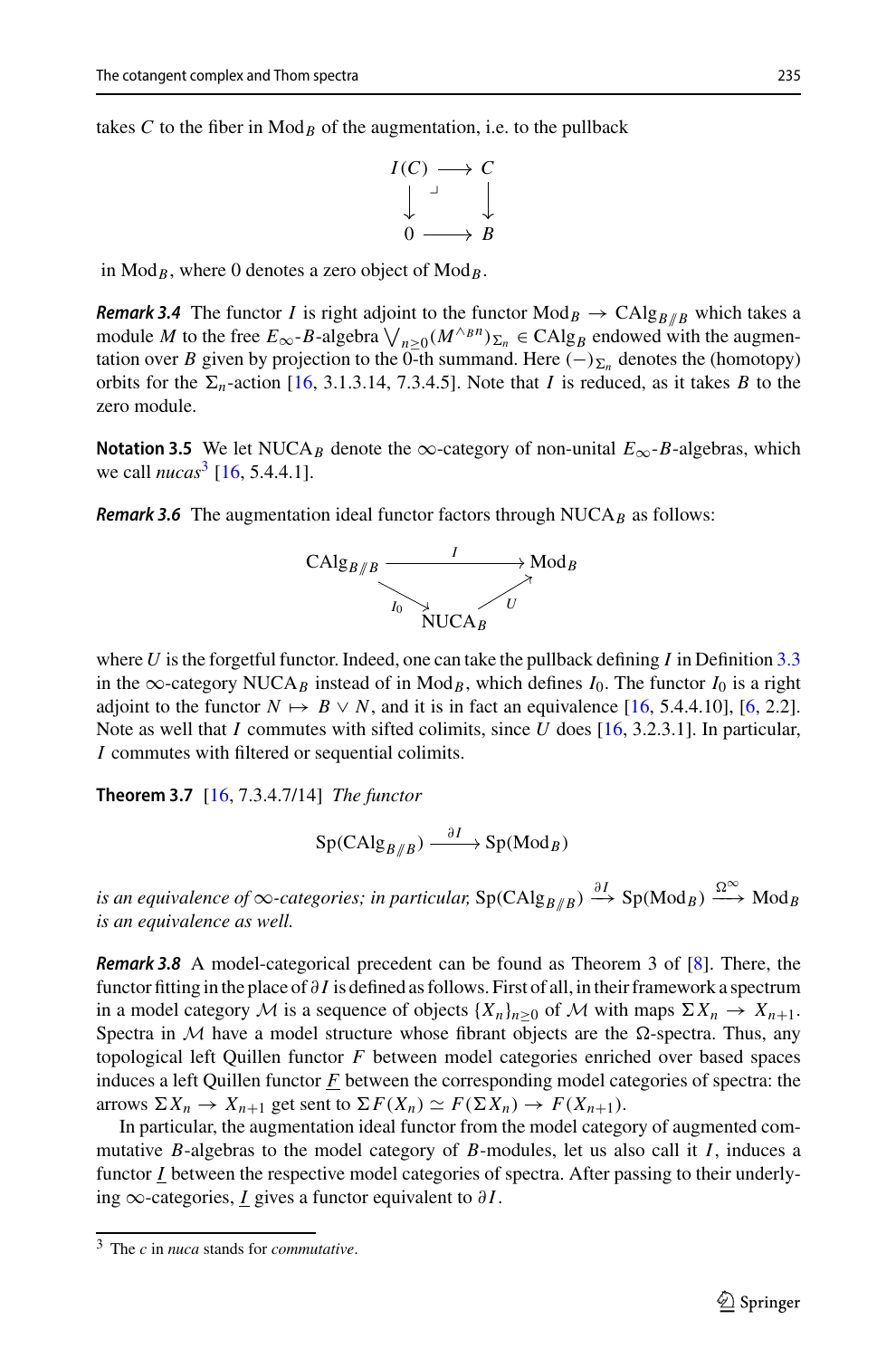*Remark 3.9* Recall from Sect. [2.](#page-4-0)(4) that  $\Omega_{\text{Mod}_B}^{\infty} \circ \partial I \simeq I \circ \Omega_{\text{CAlg}_{B/B}}^{\infty}$ , i.e.  $\partial I$  commutes with Ω<sup>∞</sup>. On the other hand, note that ∂*I* typically does not commute with Σ<sup>∞</sup>. If it did, then

$$
\Omega_{\mathrm{Mod}_{B}}^{\infty}\circ\partial I \circ \Sigma_{\mathrm{CAlg}_{B/B}}^{\infty}\simeq \Omega_{\mathrm{Mod}_{B}}^{\infty}\circ\Sigma_{\mathrm{Mod}_{B}}^{\infty}\circ I \simeq I,
$$

but on the other hand this is equivalent to  $I \circ \Omega_{\text{CAlg}_{B/B}}^{\infty} \circ \Sigma_{\text{CAlg}_{B/B}}^{\infty}$  which is the excisive approximation of *I* by Sect. [2.](#page-4-0)(8). Therefore, *I* would be excisive. Since  $Mod_B$  is stable, this would mean that *I* preserves pushouts; since *I* is also reduced, then *I* would be right exact. But this is typically false. For example, *I* does not commute with coproducts: if we take  $B = \mathbb{S}$ , the coproduct of  $\mathbb{S}[S^1]$  with itself in CAlg<sub>S//S</sub> is  $\mathbb{S}[S^1 \times S^1]$ . Its augmentation ideal is  $\Sigma^{\infty}(S^1 \times S^1) \simeq \Sigma^{\infty} S^1 \vee \Sigma^{\infty} S^1 \vee \Sigma^{\infty} S^2$ , which is not equivalent to the coproduct of  $I(S[S^1]) \simeq \Sigma^{\infty} S^1$  with itself.

If  $f : A \rightarrow B \in CA$ lg, then  $L_{B/A} \in Sp(CAlg_{B/B})$  by definition. Given Theorem [3.7,](#page-6-2) in this situation we redefine  $L_{B/A}$  to mean the image of  $A \stackrel{f}{\rightarrow} B \stackrel{\text{id}}{\rightarrow} B$  under the composition

<span id="page-7-0"></span>
$$
\mathrm{CAlg}_{A/B} \xrightarrow{B \wedge_A -} \mathrm{CAlg}_{B/B} \xrightarrow{\Sigma^{\infty}} \mathrm{Sp}(\mathrm{CAlg}_{B/B}) \xrightarrow{\Omega^{\infty} \circ \partial I} \mathrm{Mod}_B. \tag{3.10}
$$

Therefore, by Sect. [2.](#page-4-0)(6),  $L_{B/A}$  is equivalently the value of an excisive approximation to *I* : CAlg<sub>*B*</sub> $/$ *B* → Mod<sub>*B*</sub> evaluated in *B* ∧*A B*. In symbols,

<span id="page-7-1"></span>
$$
L_{B/A} \simeq (P_1 I)(B \wedge_A B). \tag{3.11}
$$

### **3.2 The cotangent complex as a colimit**

Let *A* be an  $E_{\infty}$ -ring spectrum. The general definition of a cotangent complex also applies to an  $E_k$ -*A*-algebra *B*. In [\[16,](#page-23-3) 7.3.5] Lurie analyzes this particular case. He denotes by  $L_{B/A}^{(k)}$ the resulting  $E_k$ -cotangent complex.

Forgetting structure, every  $E_{\infty}$ -*A*-algebra *B* is an  $E_k$ -*A*-algebra for every  $k \ge 0$ . Lurie observes in [\[16](#page-23-3), 7.3.5.6] that since the  $E_{\infty}$ -operad is the colimit of the  $E_k$ -operads, these  $E_k$ -cotangent complexes recover the cotangent complex as follows:

$$
L_{B/A} \simeq \text{colim}(\ L_{B/A}^{(1)} \longrightarrow L_{B/A}^{(2)} \longrightarrow L_{B/A}^{(3)} \longrightarrow \cdots ).
$$

These  $E_k$ -cotangent complexes admit a different expression which is sometimes computable, as we shall see in this section. That is what we shall use in Sect. [4](#page-15-1) to compute the cotangent complex of Thom *E*∞-algebras.

Let *B* ∈ CAlg and *C* ∈ CAlg<sub>*B*//*B*</sub>. Since *I* is left exact (it is a right adjoint) and commutes with sequential colimits (Remark  $3.6$ ), then by Sect. [2.](#page-4-0)(3),

<span id="page-7-2"></span>
$$
(P_1I)(C) \simeq \text{colim}( I(C) \xrightarrow{\,e_0 \,}\Omega I(\Sigma C) \xrightarrow{\,\Omega e_1 \,}\Omega^2 I(\Sigma^2 C) \xrightarrow{\,\Omega^2 e_2 \,}\cdots ).\tag{3.12}
$$

Here  $e_n: I(\Sigma^n C) \to \Omega I(\Sigma^{n+1} C)$  is the natural map obtained as in [\[16](#page-23-3), 1.4.2.12]. Explicitly, it is obtained as follows. Write  $\Sigma^{n+1}C$  as the pushout of  $B \leftarrow \Sigma^n C \rightarrow B$  (remember that *B* is a zero object of CAlg<sub>*B*//*B*</sub>). Apply *I*, then  $e_n$  is defined as the universal pullback map  $I(\Sigma^n C) \to \Omega I(\Sigma^{n+1} C)$ .

Let  $f : A \rightarrow B$  be a morphism in CAlg. Applying [\(3.12\)](#page-7-2) to  $C = B \wedge_A B$  we get a quite explicit colimit formula for  $L_{B/A}$ . But we can be more explicit: we are going to recast  $I(\Sigma^n(B \wedge_A B))$  in other terms.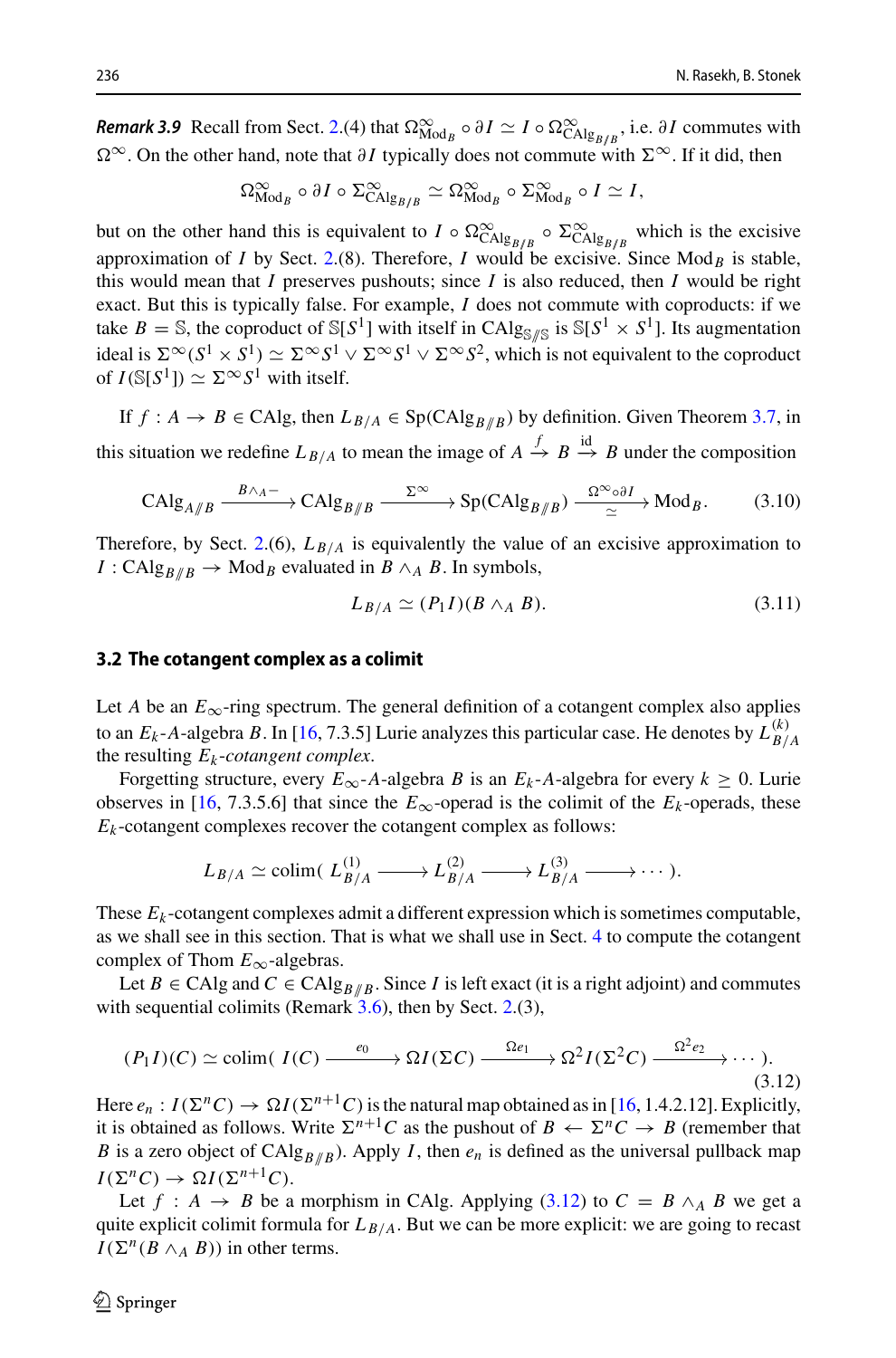Any presentable ∞-category *C* is tensored over spaces: there is a functor −⊗−: *S* ×  $\mathscr{C} \to \mathscr{C}$  which preserves colimits separately in each variable. If  $X \in \mathscr{S}$  and  $c \in \mathscr{C}$ , then

$$
X \otimes c \simeq \text{colim}(X \xrightarrow{\{c\}} \mathscr{C})
$$

where  ${c}$  denotes the constant functor with value *c*. If  $\mathscr C$  is moreover pointed, then it is tensored over pointed spaces: there is a functor  $-\odot -$ :  $\mathscr{S}_* \times \mathscr{C} \rightarrow \mathscr{C}$  which preserves colimits separately in each variable. If  $(X, x_0) \in \mathcal{S}_*$  and  $c \in \mathcal{C}$ , then

$$
X \odot c \simeq \text{cofib}_{\mathscr{C}}(c \simeq * \otimes c \xrightarrow{x_0 \otimes \text{id}} X \otimes c). \tag{3.13}
$$

<span id="page-8-3"></span>See [\[20,](#page-23-14) Sect. 2] for more details.

*Remark 3.14* The suspension  $\Sigma A$  of an object *A* in a pointed presentable  $\infty$ -category  $\mathscr C$ can be expressed as  $S^1 \odot A$ . Indeed, write  $S^1 = \text{colim}(* \leftarrow S^0 \rightarrow *)$  and apply the colimit-preserving functor  $-\odot A$ . By induction,  $\Sigma^n A \simeq S^n \odot A$  for all  $n > 0$ .

**Notation 3.15** Let  $\odot_B$  denote the tensor of CAlg<sub>*B*//*B*</sub> over  $\mathscr{S}_*$ . Let  $\otimes_A$  denote the tensor of CAlg<sub>A</sub> over  $\mathscr{S}$ .

<span id="page-8-2"></span>*Remark 3.16* If  $f : A \rightarrow B$  in CAIg and  $(X, x_0) \in \mathcal{S}_*$ , then  $X \otimes_A B \in CAlg_{B/B}$ , with unit and augmentation given by

$$
B \simeq * \otimes_A B \xrightarrow{x_0 \otimes \mathrm{id}} X \otimes_A B \xrightarrow{*\otimes \mathrm{id}} * \otimes_A B \simeq B.
$$

More generally, if  $(B \stackrel{g}{\to} C \stackrel{e}{\to} B) \in \text{CAlg}_{B/B}$ , then  $X \otimes_A C \in \text{CAlg}_{B/B}$ , with unit and augmentation given by

$$
B \simeq * \otimes_A B \xrightarrow{x_0 \otimes g} X \otimes_A C \xrightarrow{* \otimes e} * \otimes_A B \simeq B.
$$

<span id="page-8-0"></span>We shall now prove a couple of results about this construction.

*Remark 3.17* The definition of an adjunction in [\[15,](#page-23-12) 5.2], which we are implicitly adopting, uses the theory of correspondences. We shall use the result of Cisinski [\[10](#page-23-15), 6.1.23; Footnote, Page 250] which says that Lurie's definition is equivalent to the expected characterization via natural equivalences of mapping spaces  $\text{Map}_{\mathscr{C}}(c, Gd) \simeq \text{Map}_{\mathscr{D}}(Fc, d)$ .

In the following lemma, we shall need the following notation: if  $F : \mathscr{C} \to \mathscr{D}$  is a functor of ∞-categories and  $c \in \mathcal{C}$ , we denote by  $\overline{F}$  :  $\mathcal{C}_{c/}$  →  $\mathcal{D}_{F(c)/}$  the induced functor on undercategories. Note that if  $F$  has a right adjoint  $G$ , then by Remark  $3.17$  we conclude that *F* also has a right adjoint. Indeed, if we are given maps  $c \rightarrow c'$  and  $c \rightarrow Gd$  in *C*, then the natural equivalence

$$
\mathrm{Map}_{\mathscr{C}}(c', Gd) \simeq \mathrm{Map}_{\mathscr{D}}(Fc', d)
$$

restricts to a natural equivalence

$$
\mathrm{Map}_{\mathscr{C}_{c/}}(c', Gd) \simeq \mathrm{Map}_{\mathscr{D}_{Fc/}}(Fc', d).
$$

Explicitly, the right adjoint of  $\overline{F}$  takes an object  $g : Fc \rightarrow d$  to the composition  $c \rightarrow$  $\frac{G}{C}$ *Fc*  $\stackrel{Gg}{\longrightarrow}$  *Gd*. Therefore, if the  $\infty$ -categories are presentable and *F* preserves colimits, then *F* also preserves colimits.

<span id="page-8-1"></span>We will now consider bifunctors that preserve colimits separately in each variable and analyze in which way this property passes on to undercategories.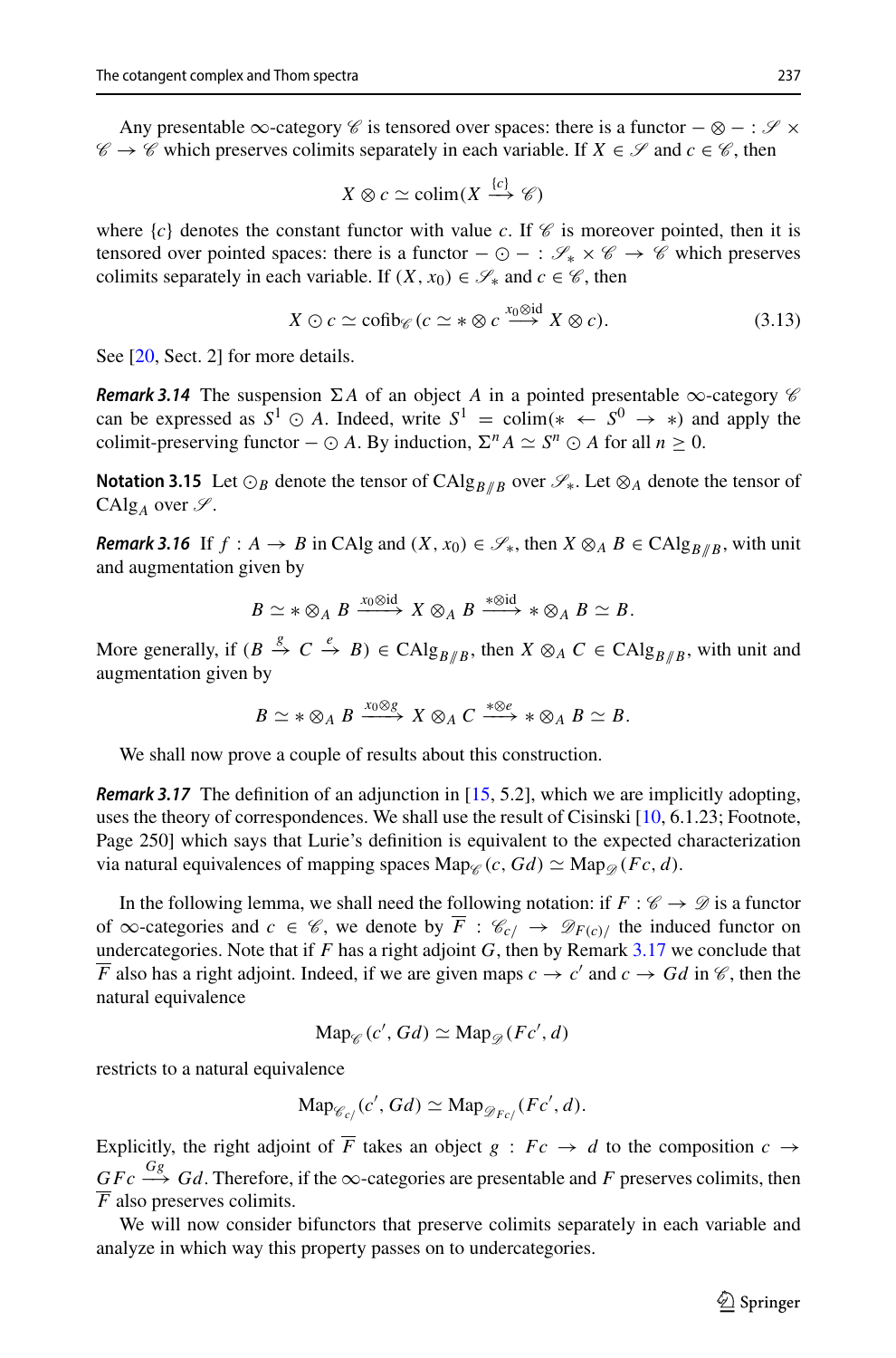**Lemma 3.18** Let  $F : \mathcal{C} \times \mathcal{D} \rightarrow \mathcal{E}$  be a functor of presentable  $\infty$ -categories that preserves *colimits separately in each variable. Let*  $(c, d) \in \mathcal{C} \times \mathcal{D}$ *. Consider the induced functor* 

$$
\overline{F}: \mathscr{C}_{c/}\times \mathscr{D}_{d/}\to \mathscr{E}_{F(c,d)/}.
$$

*For a given h* :  $c \rightarrow c'$  *in*  $\mathcal{C}$ *, the functor* 

$$
F(h,-): \mathscr{D}_{d/} \to \mathscr{E}_{F(c,d)/}
$$

*preserves colimits if and only if*  $F(h, id_d)$  :  $F(c, d) \rightarrow F(c', d)$  *is an equivalence.* 

There is an analogous result in the other variable, starting from an arrow  $d \rightarrow d' \in \mathcal{D}$ , but we shall not be needing it.

*Proof* We can factor the functor  $\overline{F}(h, -)$  as the composition

$$
\mathscr{D}_{d}/\xrightarrow{\overline{F(c',-)}} \mathscr{E}_{F(c',d)}/\xrightarrow{F(h,\mathrm{id}_d)_*} \mathscr{E}_{F(c,d)}/.
$$

The first functor preserves colimits by the discussion above applied to  $F(c', -)$  :  $\mathcal{D} \to \mathcal{E}$ , which preserves colimits by hypothesis. Therefore  $\overline{F}(h, -)$  preserves colimits if and only if  $F(h, id_d)_{\ast}$  preserves colimits.

If  $F(h, id_d)$ <sup>∗</sup> preserves colimits, then it preserves initial objects, which forces  $F(h, id_d)$  be an equivalence. The converse is obvious. □ to be an equivalence. The converse is obvious.

*Remark 3.19* The functor  $\overline{F}$  of Lemma [3.18](#page-8-1) always preserves colimits indexed by weakly contractible simplicial sets separately in each variable, by [\[15](#page-23-12), 4.4.2.9]. We shall not be using this fact, though.

<span id="page-9-1"></span>**Proposition 3.20** *(1)* The functor  $-\otimes_A - : \mathcal{S} \times CAlg_A \rightarrow CAlg_A$  extends to a functor

<span id="page-9-0"></span>
$$
-\otimes_A - : \mathcal{S}_* \times \mathrm{CAlg}_{B/B} \to \mathrm{CAlg}_{B/B} \tag{3.21}
$$

*in the sense that the following diagram commutes, where the two vertical maps are forgetful functors:*

$$
\mathscr{S}_* \times \mathrm{CAlg}_{B/B} \xrightarrow{-\otimes A^-} \mathrm{CAlg}_{B/B}
$$

$$
\downarrow \qquad \qquad \downarrow
$$

$$
\mathscr{S} \times \mathrm{CAlg}_A \xrightarrow{-\otimes_A -} \mathrm{CAlg}_A.
$$

*The functor* [\(3.21\)](#page-9-0) *takes* (*X*, *C*) *to X*  $\otimes$ <sub>*A*</sub> *C with unit and augmentation given as in Remark* [3.16](#page-8-2)*.*

*(2) Letting the second variable of [\(3.21\)](#page-9-0) be of fixed value*  $(B \to C \to B) \in CAlg_{B/B}$ , the *restricted functor*

$$
-\otimes_A C : \mathscr{S}_* \to \mathrm{CAlg}_{B/B}
$$

*preserves colimits if and only if the unit*  $B \to C$  *is an equivalence.* 

(3) Letting the second variable of [\(3.21\)](#page-9-0) be of fixed value  $B \stackrel{\text{id}}{\rightarrow} B \stackrel{\text{id}}{\rightarrow} B$ , the restricted *functor*

$$
-\otimes_A B : \mathscr{S}_* \to \mathrm{CAlg}_{B/B}
$$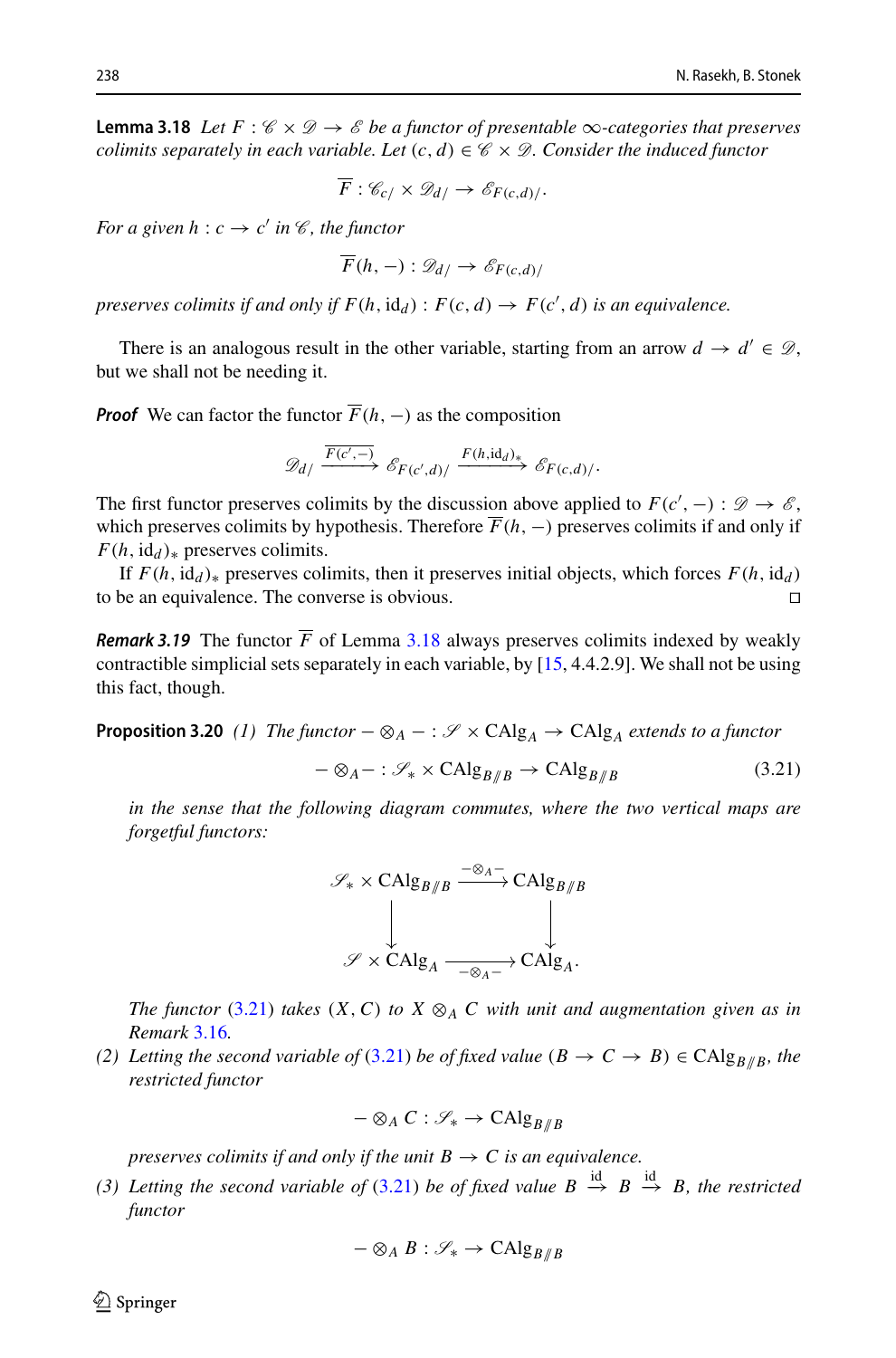*is equivalent to*  $-\bigcirc_B (B \wedge_A B)$ , where  $B \wedge_A B$  denotes the object  $B \xrightarrow{t_0} B \wedge_A B \xrightarrow{\mu} B$  $of$  CAlg $_{B/\!\!/B}$ .<sup>[4](#page-10-1)</sup>

**Proof** (1) Since the tensor is a colimit and colimits in overcategories are created in the original ∞-category [\[15](#page-23-12), 1.2.13.8], the functor  $-\otimes_A - : \mathscr{S} \times CAlg_A \rightarrow CAlg_A$  begets a functor

<span id="page-10-2"></span>
$$
-\otimes_A - : \mathcal{S} \times (CAlg_A)_{/B} \to (CAlg_A)_{/B} \tag{3.22}
$$

which extends the original one and preserves colimits separately in each variable. Now, note as in Remark [3.2](#page-5-2) that

$$
(\mathrm{CAlg}_A)_{/B} \simeq (\mathrm{CAlg}_{A/})_{/f} \simeq \mathrm{CAlg}_{A/B}.
$$

We now consider  $(*, A \rightarrow B \rightarrow B) \in \mathcal{S}_* \times CAlg_{A/B}$  and consider the functor induced by [\(3.22\)](#page-10-2) in undercategories. This gives the result, since  $A \rightarrow B \rightarrow B$  is a terminal object of CAlg<sub>*A*//*B*</sub>, and by Remark [3.2](#page-5-2) (CAlg<sub>*A*//*B*)<sup>\*</sup></sup>  $\approx$  CAlg<sub>*B*//*B*</sub>.</sub>

- The functor we just obtained acts on objects as expected, by construction.
- (2) This follows from Lemma [3.18,](#page-8-1) since the condition there amounts in this case to the map ∗ ⊗*<sup>A</sup> B* →∗⊗*<sup>A</sup> C* being an equivalence.
- (3) To prove  $-\otimes_A B$  and  $-\odot_B (B \wedge_A B)$  are equivalent, it suffices to see that they send  $S^0$ to equivalent objects. Indeed, they are colimit-preserving functors from *S*<sup>∗</sup> to a pointed presentable <sup>∞</sup>-category, but *<sup>S</sup>*<sup>∗</sup> is freely generated under colimits by *<sup>S</sup>*<sup>0</sup> in pointed presentable  $\infty$ -categories [\[20,](#page-23-14) 2.29].

Now, indeed both functors send  $S^0$  to  $B \wedge_A B$ , and the proof is finished.

 $\Box$ 

<span id="page-10-3"></span>**Lemma 3.23** *Let B*  $\xrightarrow{\mu} C \xrightarrow{c} B$  *be an object in* CAlg<sub>*B*//*B*</sub>. *Then I*(*C*) *is naturally equivalent to the cofiber of u in* Mod*B, i.e.*

$$
I(C) = \operatorname{fib}_{\operatorname{Mod}_B}(c : C \to B) \simeq \operatorname{cofib}_{\operatorname{Mod}_B}(u : B \to C) =: J(C).
$$

*Proof* Consider the following commutative diagram in  $Mod_B$ :



The bottom left square and the big rectangle formed by the two squares on the left are pullbacks, so the square on the top left is a pullback [\[15,](#page-23-12) 4.4.2.1]. It is therefore a pushout, by stability of  $Mod_B$ . The square on the top right is also a pushout, hence the big rectangle formed by the two squares on top is a pushout [\[15](#page-23-12), Dual of 4.4.2.1], proving the result.  $\square$ 

<span id="page-10-0"></span>We adopt the notation of  $[13]$  or  $[21, Page 164]$  $[21, Page 164]$ :

<span id="page-10-1"></span><sup>&</sup>lt;sup>4</sup> The inclusion  $\iota_0$  can be replaced by  $\iota_1$ : up to composing with the symmetry  $B \wedge_A B \xrightarrow{\sim} B \wedge_A B$ , the two choices are equivalent.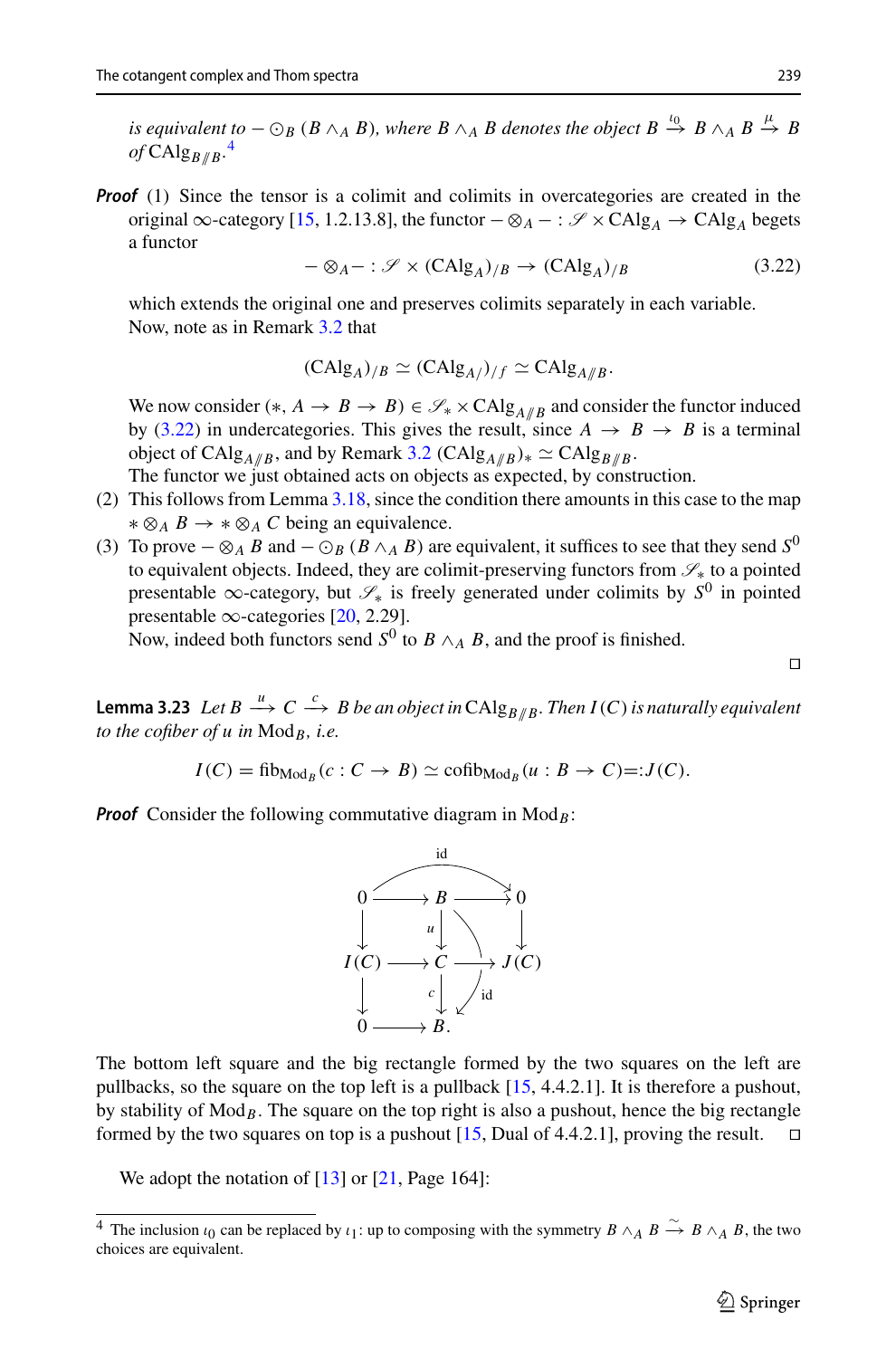**Notation 3.24** Let  $X \in \mathcal{S}_*$  and  $f : A \to B$  in CAlg. By the previous lemma, there is an equivalence  $I(X \otimes_A B) \simeq J(X \otimes_A B)$  in Mod<sub>B</sub> natural in X and B: we denote the common **Notation 3.24**<br>equivalence *I*<br>value by *X* ⊗ value by  $X \ddot{\otimes}_A B$ .

From Proposition [3.20](#page-9-1) and Lemma [3.23,](#page-10-3) we deduce:

<span id="page-11-1"></span>**Corollary 3.25** *Let f* : *A* → *B in* CAlg *and X* ∈ *S*∗*. There is an equivalence of B-modules I* Lemma 3.23, we deduce:<br>*B* in CAlg and  $X \in \mathcal{S}_*$ . The<br> $I(X \odot_B (B \wedge_A B)) \simeq X \widetilde{\otimes}$ 

$$
I(X\odot_B(B\wedge_A B))\simeq X\widetilde{\otimes}_AB
$$

*natural in X.*

 $I(X \odot_B (B \wedge_A B)) \simeq X \otimes_A B$ <br> *We can now recast [\(3.12\)](#page-7-2) in a different form. Define arrows*  $e'_n : S^n \widetilde{\otimes}_A B \to$ *S*<sup>*n*</sup> *A B*  $\rightarrow$  *A B*  $\rightarrow$  *A B*  $\rightarrow$  *S*<sup>*n*</sup> ∴ *S*<sup>*n*</sup> ⊗<sub>*A</sub> B*  $\rightarrow$  *A B*  $\rightarrow$  *A B*  $\rightarrow$  *A B*  $\rightarrow$  *A B*  $\rightarrow$  *A B*  $\rightarrow$  *A B*  $\rightarrow$  *A B*  $\rightarrow$  *A B*  $\rightarrow$  *A B*  $\rightarrow$  *A B*  $\rightarrow$  *A B</sub>* Apply  $-\otimes_A B : \mathscr{S}_* \to \mathrm{CAlg}_{B/\!/B}$  to it, and then apply *I*. Now  $e'_n$  is the universal pullback We can now recast (3.1<br>  $\Omega(S^{n+1} \widetilde{\otimes}_A B)$  as follows. S<br>
Apply  $-\otimes_A B : \mathscr{S}_* \to \text{CA}$ <br>
map  $S^n \widetilde{\otimes}_A B \to \Omega(S^{n+1} \widetilde{\otimes}_A B)$ map  $S^n \widetilde{\otimes}_A B \to \Omega(S^{n+1} \widetilde{\otimes}_A B)$ .

**Proposition 3.26** *Let f* : *A* → *B in* CAlg*. There is an equivalence of B-modules*

<span id="page-11-0"></span>**Proposition 3.26** Let 
$$
f : A \to B
$$
 in CAlg. There is an equivalence of B-modules  
\n
$$
L_{B/A} \simeq \text{colim}_{\text{Mod}_B} (S^0 \widetilde{\otimes}_A B \xrightarrow{e'_0} \otimes_{\text{G}} (S^1 \widetilde{\otimes}_A B) \xrightarrow{\Omega e'_1} \otimes_{\text{G}} (S^2 \widetilde{\otimes}_A B) \xrightarrow{\Omega^2 e'_2} \cdots )
$$

*where*  $\Omega$  *denotes the loop functor in*  $Mod_B$ .

*Proof* We use the characterization  $L_{B/A} \simeq (P_1 I)(B \wedge_A B)$  from [\(3.11\)](#page-7-1). Consider the equiv-alence [\(3.12\)](#page-7-2) with  $C = B \wedge_A B$ . By Remark [3.14](#page-8-3) and Corollary [3.25,](#page-11-1) we have *I*(*h*atacterization  $L_{B/A} \simeq (P_1 I)(B \wedge_A B)$  from (3.11).<br>  $C = B \wedge_A B$ . By Remark 3.14 and Corollary 3.25, v<br>  $I(\Sigma^n(B \wedge_A B)) \simeq I(S^n \odot_B (B \wedge_A B)) \simeq S^n \widetilde{\otimes}_A B$ .

The maps  $e_n$  from [\(3.12\)](#page-7-2) and the maps  $e'_n$  are defined in an analogous fashion, so the natural equivalences above commute with them.

*Remark 3.27* The previous proposition was known to the experts (it is mentioned e.g in [\[21,](#page-23-8) Page 164]), but we do not think a complete derivation had been spelled out in the literature before. Finally, let us make the connection between the  $\tilde{\otimes}$  construction and the *E<sub>k</sub>*-cotangent Finally, let us make the connection between the  $\tilde{\otimes}$  construction and the *E<sub>k</sub>*-cotangent

complex mentioned at the beginning of the subsection.

*Remark 3.28* Let *B* be an  $E_{\infty}$ -*A*-algebra. Forgetting structure, we may consider *B* as an  $E_k$ -*A*-algebra, for all  $k \ge 0$ , and thus we may form its  $E_k$ -cotangent complex  $L_{B/A}^{(k)}$  [\[16,](#page-23-3) 7.3.5]. Lurie [\[16,](#page-23-3) 7.3.5.1/3] proved that for each  $k \ge 1$  there is a fiber sequence of *B*-modules

$$
L_{B/A}^{(k)} \longrightarrow \Omega^{k-1}(S^{k-1} \otimes_A B) \xrightarrow{\Omega^{k-1}(\ast \otimes \mathrm{id})} \Omega^{k-1}B,
$$

where  $* : S^{k-1} \to *$  denotes the unique map. Since  $* \otimes id : S^{k-1} \otimes_A B \to B$  is the augmentation of  $S^{k-1} \otimes_A B$  and loops commute with pullbacks, this identifies  $L_{B/A}^{(k)}$  with where  $*$  :  $S^{k-1}$  →  $*$  denotes the unique map. Since  $* \otimes$  id :  $S^{k-1} \otimes_A B \rightarrow B$  is the augmentation of  $S^{k-1} \otimes_A B$  and loops commute with pullbacks, this identifies  $L_{B/A}^{(k)}$  with  $\Omega^{k-1}(S^{k-1} \otimes_A B)$  (see als *B*-modules

$$
L_{B/A} \simeq \text{colim}(\ L_{B/A}^{(1)} \longrightarrow L_{B/A}^{(2)} \longrightarrow L_{B/A}^{(3)} \longrightarrow \cdots)
$$

recovering [\[16](#page-23-3), 7.3.5.6].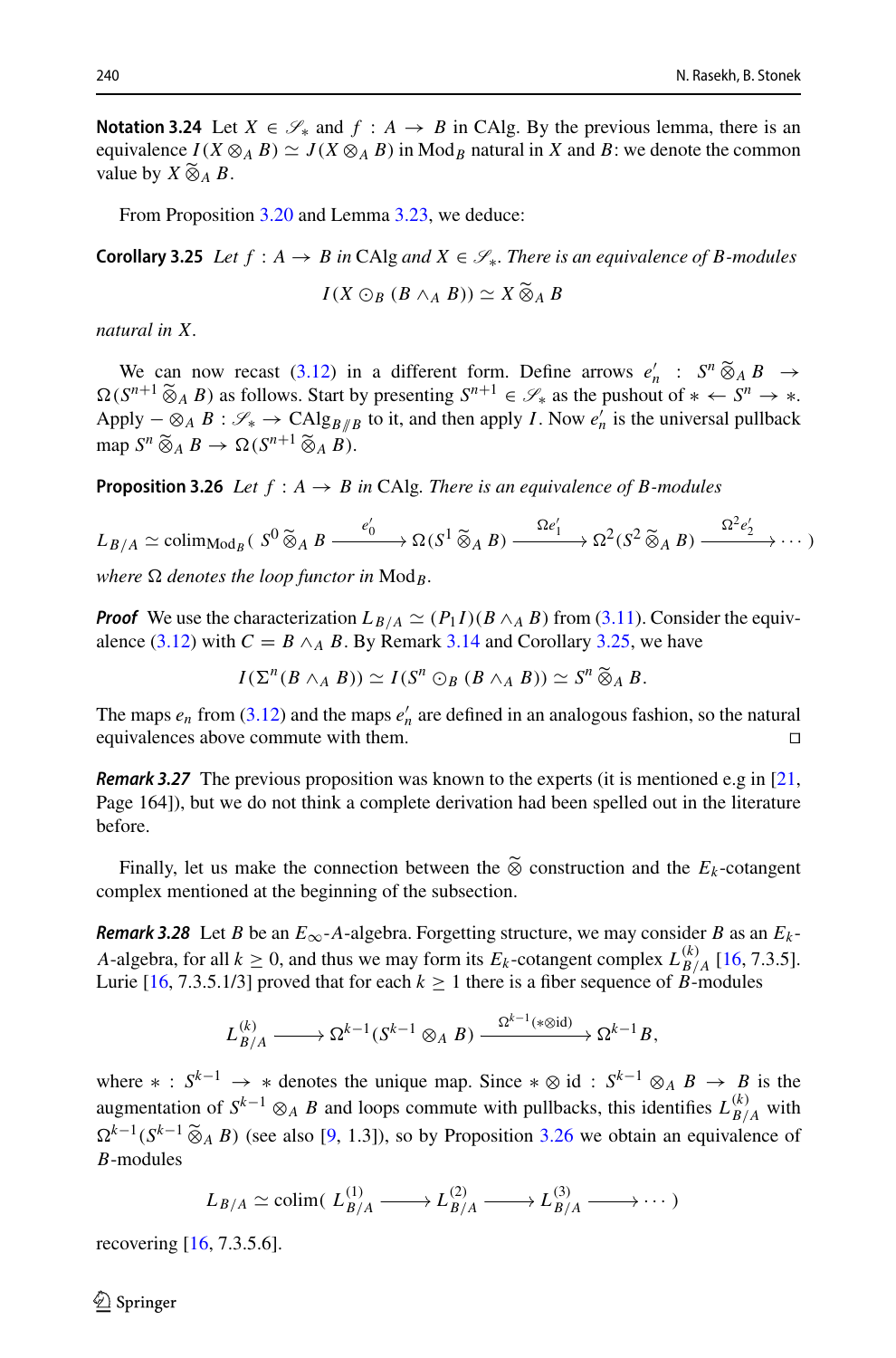#### **3.3 The cotangent complex via indecomposables**

The first published definition of the cotangent complex was established in the context of model categories using the indecomposables functor  $[6]$ . The goal of this subsection is to prove that this definition of the cotangent complex is equivalent to the definition adopted in [\(3.10\)](#page-7-0). We are not aware of a discussion of the approach using indecomposables in the ∞-categorical setting.

The content of this subsection will not be used in the sequel: the reader interested in Thom spectra should feel free to jump ahead to Sect. [4.](#page-15-1)

**Definition 3.29** Let  $B \in CA$ lg. We denote by

$$
Q:\mathrm{NUCA}_B\to \mathrm{Mod}_B
$$

the *indecomposables* functor that takes  $N$  to the cofiber in  $\text{Mod}_B$  of the multiplication, i.e. to the pushout

$$
N \wedge_B N \xrightarrow{\mu} N
$$
  

$$
\downarrow \qquad \qquad \downarrow
$$
  

$$
0 \xrightarrow{\mu} Q(N)
$$

in  $Mod_B$ .

<span id="page-12-0"></span>The functor *Q* is left adjoint to the functor which takes a module *M* and endows it with a zero multiplication map. More precisely:

- **Lemma 3.30** (1) The functor Q is left adjoint to a functor Z : Mod<sub>B</sub>  $\rightarrow$  NUCA<sub>B</sub> such that  $UZ \simeq id_{\text{Mod }R}$ , and for each  $M \in \text{Mod }B$  the multiplication map  $ZM \wedge_B ZM \rightarrow ZM$ *is zero.*
- <span id="page-12-1"></span>*(2)*  $Q \circ F \simeq id_{\text{Mod}_B}$ , where  $F : \text{Mod}_B \to \text{NUCA}_B$  is the free functor.
- *(3) There exists a unique functor*  $Z : Mod_B \rightarrow NUCA_B$  *such that*  $UZ \simeq id_{Mod_B}$ *, up to equivalence.*

Here  $U: NUCA_B \rightarrow Mod_B$  denotes the forgetful functor.

*Proof* (1) We will use a criterion for adjointness from [\[15,](#page-23-12) 5.2.4.2]: *Q* admits a right adjoint if and only if for every  $M \in Mod_R$ , the comma  $\infty$ -category  $(O \downarrow M)$ , defined as the pullback

$$
(Q \downarrow M) \longrightarrow \text{NUCA}_B
$$
  
\n
$$
\downarrow \qquad \qquad \downarrow
$$
  
\n
$$
(\text{Mod}_B)_{/M} \longrightarrow \text{Mod}_B
$$

has a terminal object. Fix *M* ∈ Mod*B*. It suffices to see that there exists a *B*-nuca *Z M* such that  $M \simeq QZM$ , for then  $QZM \simeq M \stackrel{\text{id}}{\rightarrow} M$  is a terminal object of  $(Q \downarrow M)$ . To see this, first recall from Remark [3.6](#page-6-3) that the augmentation ideal functor *I* :  $CAlg_{B/B} \rightarrow Mod_B$  factors via an equivalence  $I_0: CAlg_{B/B} \rightarrow NUCA_B$  followed by the forgetful functor. Now consider the trivial square-zero extension  $B \oplus M$  [\[16,](#page-23-3) 7.3.4.16]. This is an augmented  $E_{\infty}$ -*B*-algebra such that the multiplication map of  $I_0(B \oplus M)$  is zero. Define *ZM* to be  $I_0(B \oplus M)$ , so clearly  $UZM \simeq M$ . By definition,  $QZM$  is the cofiber in Mod<sub>*B*</sub> of the multiplication map  $ZM \wedge_B ZM \rightarrow ZM$  which is zero, so  $QZM \simeq M$  as required.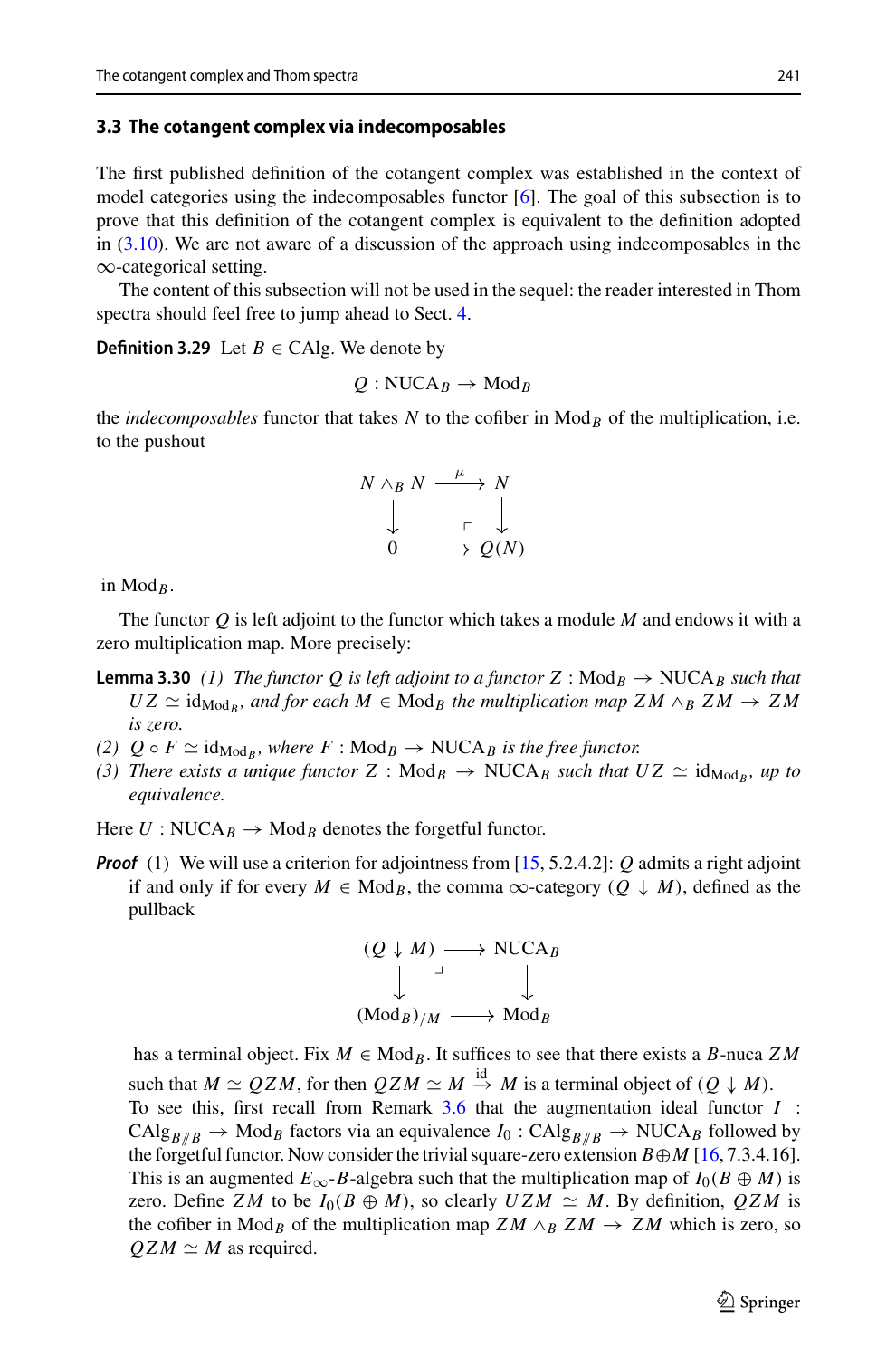- (2)  $Q \circ F$  is the left adjoint to  $U \circ Z \simeq id_{\text{Mod}_B}$ , so it is equivalent to the identity.
- (3) The existence of such a *Z* has just been proven. Now suppose we have a functor *Z* :  $\text{Mod}_B \to \text{NUCA}_B$  such that  $UZ' \simeq \text{id}_{\text{Mod}_B}$ . Let  $M, M' \in \text{Mod}_B$ . We have natural equivalences of spaces

$$
\mathrm{Map}_{\mathrm{NUCA}_B}(FM', Z'M) \simeq \mathrm{Map}_{\mathrm{Mod}_B}(M', UZ'M) \simeq \mathrm{Map}_{\mathrm{Mod}_B}(QFM', M).
$$

Let  $N \in \text{NUCA}_B$ . Note that the free-forgetful adjunction  $(F, U)$  is monadic by [\[16,](#page-23-3) 4.7.3.5], since NUCA<sub>B</sub> is an  $\infty$ -category of algebras over an  $\infty$ -operad in Mod<sub>B</sub> [\[16,](#page-23-3) 5.4.4.1] so the forgetful functor is conservative and preserves geometric realizations of simplicial objects  $[16, 3.2.2.6/3.2.3.2]$  $[16, 3.2.2.6/3.2.3.2]$ . Therefore, by  $[16, 4.7.3.14/15]$ , there exists a simplicial object  $N_{\bullet}$  in NUCA<sub>B</sub> which depends functorially on N and satisfies that colim( $N_{\bullet}$ )  $\simeq N$ ,  $N_{\bullet}$  is given by free nucas; moreover, colim( $QN_{\bullet}$ )  $\simeq QN$  by [\[16,](#page-23-3) 4.7.2.4]. Using the above, one obtains a natural equivalence of spaces

$$
\mathrm{Map}_{\mathrm{NUCA}_B}(N, Z'M) \simeq \mathrm{Map}_{\mathrm{Mod}_B}(QN, M).
$$

By Remark [3.17,](#page-8-0) this proves that  $Z'$  is a right adjoint to  $Q$ , but then by uniqueness of adjoints [\[15](#page-23-12), 5.2.6.2], we deduce that  $Z' \simeq Z$ .

*Remark 3.31* Let *K* denote the composition

$$
\mathrm{Mod}_B \xrightarrow{\sim} \mathrm{Sp}(\mathrm{CAlg}_{B/B}) \xrightarrow{\Omega^{\infty}} \mathrm{CAlg}_{A/B};
$$

here, the first arrow is an inverse to  $\Omega^{\infty} \circ \partial I$  : Sp(CAlg<sub>*B*//*B*)  $\rightarrow$  Mod<sub>*B*</sub>. Note that *K*(*M*) is</sub> the trivial square-zero extension  $B \oplus M$  [\[16](#page-23-3), 7.3.4.16]. By definition of *K* and  $L_{B/A}$ , we get the following equivalence for every *B*-module *M*,

$$
\mathrm{Map}_{\mathrm{Mod}_B}(L_{B/A}, M) \simeq \mathrm{Map}_{\mathrm{CAlg}_{A/B}}(B, B \oplus M).
$$

These spaces can be interpreted as the spaces of *A*-linear *derivations* from *B* into *M* [\[16,](#page-23-3) 7.3].

Now, observe that  $K$  is equivalent to the composition

$$
\mathrm{Mod}_B \xrightarrow{Z} \mathrm{NUCA}_B \xrightarrow{B \vee -} \mathrm{CAlg}_{B/B} \to \mathrm{CAlg}_{A/B},
$$

the last functor being a forgetful functor. Indeed, since  $B \vee -$  is an equivalence with inverse given by  $I_0$ , we may equivalently verify that  $I_0 \circ K \simeq Z$ . But this follows from Part (2) of the previous lemma.

<span id="page-13-0"></span>In the following theorem, we prove how to get the cotangent complex via indecomposables. A model categorical version of this result can be found in [\[8,](#page-23-6) Theorem 4].

**Theorem 3.32** *Let*  $B \in CA$ lg*. The following diagram commutes:* 



 $\mathcal{L}$  Springer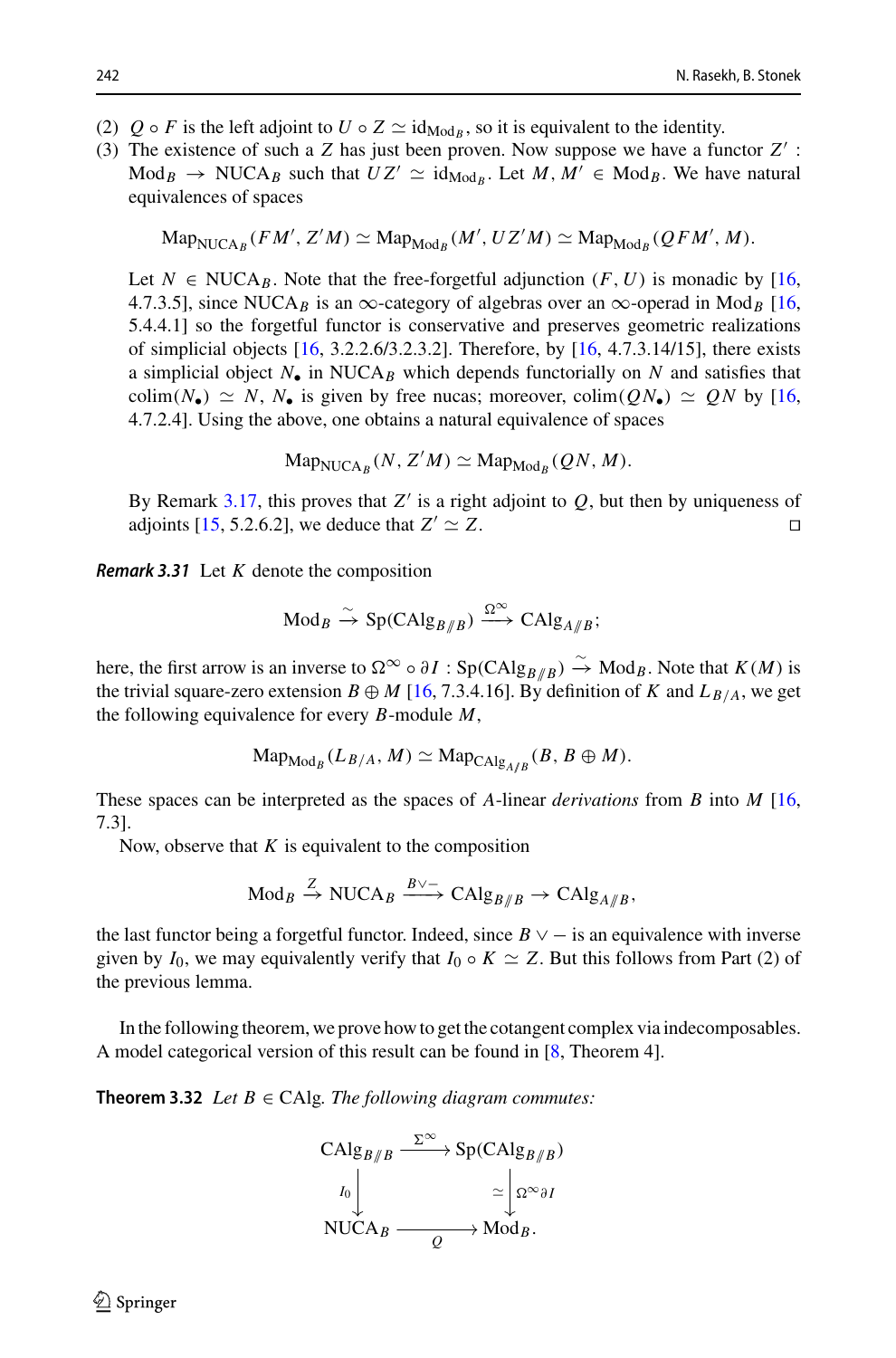*Proof* Recall from Sect. [2.](#page-4-0)(6) that  $P_1I$ , the excisive approximation to I, is equivalent to  $\Omega^{\infty} \circ \partial I \circ \Sigma^{\infty}$ . Thus, we have to prove that  $Q \circ I_0$  is equivalent to  $P_1 I$ . Recall that  $I \simeq U \circ I_0$ . By [\[16,](#page-23-3) 6.1.1.30], we have  $P_1 I \simeq P_1 U \circ I_0$ . We will now prove that  $P_1 U \simeq Q$ , finishing the proof.

By Sect. [2.](#page-4-0)(6),  $P_1U$  is equivalent to  $\Omega_{\text{Mod}_B}^{\infty} \circ \partial U \circ \Sigma_{\text{NUCA}_B}^{\infty}$ . Note that *Q* is excisive, since it preserves pushouts and Mod<sub>*B*</sub> is stable, so  $Q \simeq P_1Q$ . Therefore, to prove that  $P_1U \simeq Q$ it suffices to prove that  $\partial U \simeq \partial Q$ , by Sect. [2.](#page-4-0)(6) once more.

We have the free–forgetful adjunction  $Mod_B \xleftarrow{\text{F}} NUCA_B$ , and taking derivatives

gives an adjunction  $Sp(Mod_B) \xleftarrow{\partial F} Sp(NUCA_B)$  by [\[16](#page-23-3), 6.2.2.15]. By Lemma [3.30.](#page-12-0)[\(2\)](#page-12-1),  $Q \circ F \simeq id_{\text{Mod}_B}$ , so by [\[16,](#page-23-3) 6.2.1.4/24] we get  $\partial Q \circ \partial F \simeq id_{\text{Sp}(\text{Mod}_B)}$ . To prove that  $\partial Q \simeq \partial U$ ,

it suffices to prove that  $\partial U$  is an equivalence. Indeed, if it is, then  $\partial F \circ \partial U \simeq id_{\text{Sn(NUCAB)}}$ ,  $\mathbf{so} \partial Q \simeq \partial Q \circ \partial F \circ \partial U \simeq \partial U.$ 

To prove that  $\partial U$  is an equivalence, we proceed similarly as in [\[16](#page-23-3), Proof of 7.3.4.7]: namely, since U is a monadic functor, then by  $[16, 6.2.2.17]$  $[16, 6.2.2.17]$  it suffices to prove that the unit  $id_{\text{Mod}_B} \Rightarrow U \circ F$  induces an equivalence of derivatives. The proof of this is very similar to that of [\[16,](#page-23-3) 7.3.4.10], only simpler. To prove that  $\partial U$  is an equivalence, we proceed similarly as in [16, Proof of 7.3.4.7]:<br>mely, since U is a monadic functor, then by [16, 6.2.2.17] it suffices to prove that the unit<br> ${}_{4\text{od}_B} \Rightarrow U \circ F$  induces an equival

the unit of the  $(F, U)$  adjunction includes *M* into the separate *M* factor, so by [\[16](#page-23-3), 7.3.4.8] it suffices to see that the derivative of the functor  $Sym^n$ :  $Mod_B \to Mod_B$ ,  $M \mapsto (M^{\wedge_B n})_{\Sigma_n}$ is nullhomotopic for  $n \geq 2$ .

To see this, note that  $Sym<sup>n</sup>$  is the composition

Mod<sub>B</sub> 
$$
\xrightarrow{\text{diag}} \text{Mod}_B^n \xrightarrow{\text{A} \otimes \text{A} \otimes \text{B}^n} \text{Fun}(B\Sigma_n, \text{Mod}_B) \xrightarrow{\text{colim}} \text{Mod}_B
$$

where the first functor is the diagonal functor and the second functor takes  $(M_1, \ldots, M_n)$  to  $M_1 \wedge_B \cdots \wedge_B M_n$  together with the action by  $\Sigma_n$  which permutes the factors. By [\[16,](#page-23-3) 7.3.4.8] the derivative operator  $\partial$  : Fun<sub>\*</sub>(Mod<sub>B</sub>, Mod<sub>B</sub>)  $\rightarrow$  Exc(Mod<sub>B</sub>, Mod<sub>B</sub>) preserves colimits, so the derivative of Sym<sup>n</sup> is the colimit of a functor  $B\Sigma_n \to \text{Exc}(Mod_B, Mod_B)$  with value  $\partial ((-)^{\wedge_B n} : Mod_B \rightarrow Mod_B)$ . Therefore, it suffices to see that the functor  $(-)^{\wedge_B n}$ :  $\text{Mod}_B \to \text{Mod}_B$ ,  $n \geq 2$  has nullhomotopic derivative.

By [\[16](#page-23-3), 6.1.3.12], this functor is *n*-reduced, so it is 2-reduced, which by definition means that its excisive approximation is nullhomotopic.<sup>5</sup> By Sect. [2.](#page-4-0)(6), its derivative is nullhomotopic as well, since  $Mod_B$  is stable.

*Remark* 3.33 The key aspect of the previous proof is the fact that  $\partial(U \circ F) \simeq id_{\text{Sp}(Mod_R)}$ , which is proven in the last paragraph. Notice this is equivalent to

$$
P_1(U\circ F)\simeq \mathrm{id}_{\mathrm{Mod}_B},
$$

as  $P_1(U \circ F) \simeq \Sigma^{\infty} \circ \partial(U \circ F) \circ \Omega^{\infty}$  by Sect. [2.](#page-4-0)(6), and  $\Sigma^{\infty}$ ,  $\Omega^{\infty}$  are equivalences since  $\text{Mod}_B$  is stable. Using the analogy of Goodwillie calculus with classical calculus, we can gain some intuition for this result. Under this analogy, functors correspond to smooth functions of as  $P_1(U \circ F) \simeq \Sigma^\infty \circ \partial(U \circ F) \circ \Omega^\infty$  by Sect. 2.(6), and  $\Sigma^\infty$ ,  $\Omega^\infty$  are equivalences since Mod<sub>*B*</sub> is stable. Using the analogy of Goodwillie calculus with classical calculus, we can gain some intuition for this as  $P_1(U \circ F) \simeq \Sigma^{\infty} \circ \partial(U \circ F) \circ \Omega^{\infty}$  by Sect. 2.(6), and  $\Sigma^{\infty}$ ,  $\Omega^{\infty}$  are equivalences since Mod<sub>B</sub> is stable. Using the analogy of Goodwillie calculus with classical calculus, we can gain some intuition for the identity map  $x \mapsto x$ . Continuing with the analogy, linear approximations of functions

<span id="page-14-0"></span><sup>5</sup> We have just made use of some higher Goodwillie calculus. The definition of an *n*-reduced functor can be found in [\[16](#page-23-3), 6.1.2.1], and the fact that any *n*-reduced functor is  $(n-1)$ -reduced follows from [\[16,](#page-23-3) 6.1.1.10/14].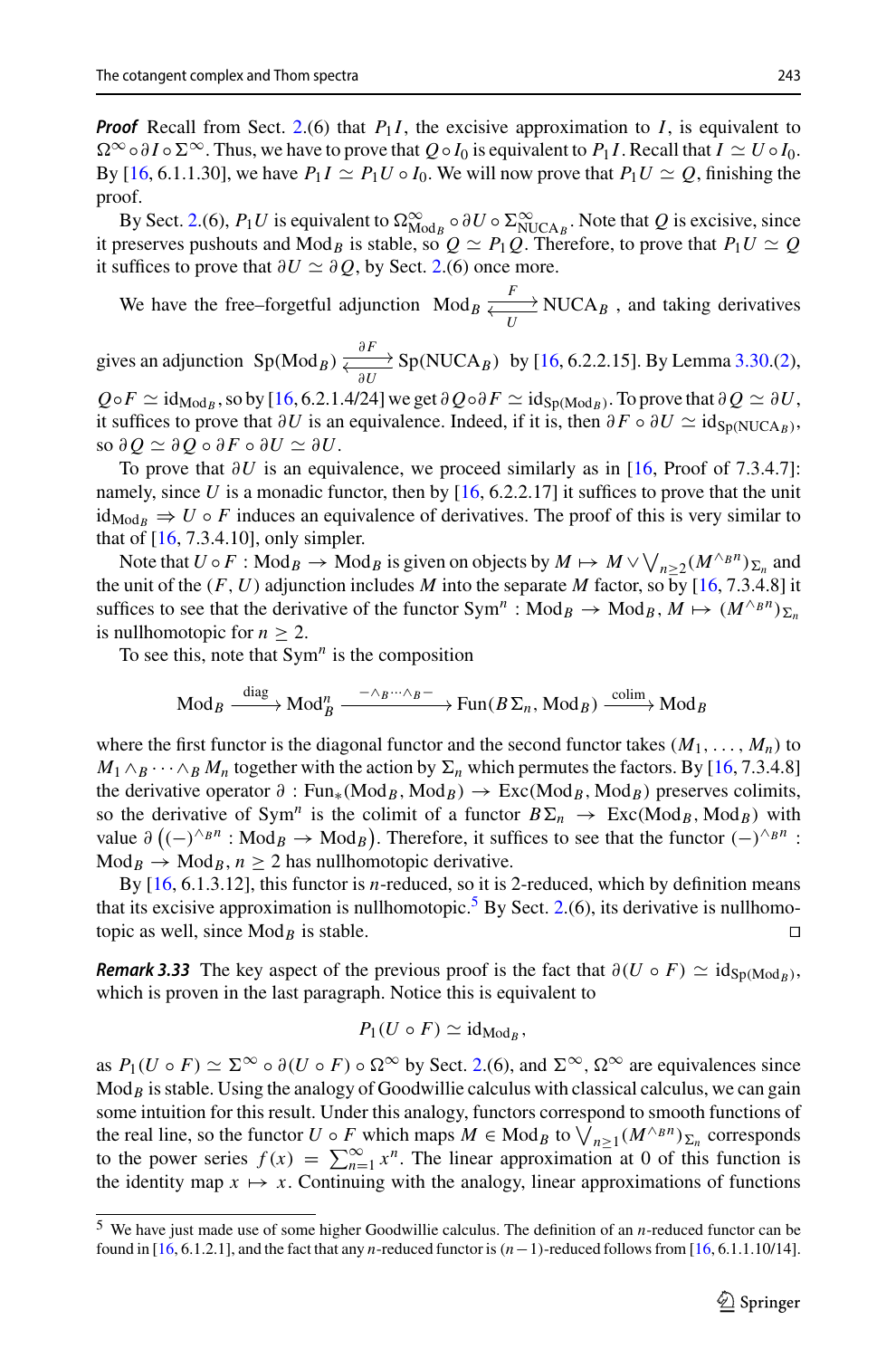correspond to 1-excisive approximations of functors, which provides some intuition for the equivalence  $P_1(U \circ F) \simeq id_{\text{Mod}_B}$ .

From Theorem [3.32](#page-13-0) we immediately deduce:

**Corollary 3.34** *Let*  $f : A \rightarrow B$  *be a map of*  $E_{\infty}$ *-ring spectra. There is an equivalence of B-modules*

<span id="page-15-0"></span>
$$
L_{B/A} \simeq QI_0(B \wedge_A B).
$$

This is analogous to what Basterra [\[6](#page-23-5)] adopted as a definition for  $L_{B/A}$  in a model-categorical setting. That was the first published definition. The approach from  $(3.10)$  had been used in the preprint [\[13\]](#page-23-4), albeit formulated in a different language. Only in [\[8](#page-23-6)] were the two approaches first proven to be equivalent.

### <span id="page-15-1"></span>**4 The cotangent complex of Thom spectra**

In this section we will prove the main result, Theorem [4.3,](#page-17-0) giving an expression for the cotangent complex of Thom *E*∞-algebras.

An  $E_{\infty}$ -*monoid* is a commutative algebra object in  $\mathscr{S}$  in the sense of [\[16](#page-23-3), 2.1.3.1], or, equivalently, a commutative monoid object in  $\mathscr S$  in the sense of [\[16,](#page-23-3) 2.4.2.1] (i.e. a special  $\Gamma$ -space). They form an ∞-category Mon<sub> $E_{\infty}$ </sub> $(\mathcal{S})$ . If an  $E_{\infty}$ -monoid *M* is grouplike, i.e. if the monoid  $\pi_0(M)$  is a group, we say M is an  $E_\infty$ -group. These form an  $\infty$ -category denoted by  $\mathrm{Grp}_{E_{\infty}}(\mathscr{S}).$ 

Let *R* be an  $E_{\infty}$ -ring spectrum. An *R*-module *M* is *invertible* if there exists an *R*-module *N* such that  $M \wedge_R N \simeq R$ . We let Pic(*R*) be the *Picard space* of *R*: this is the core (i.e. the maximal subspace) of the full subcategory of  $Mod_R$  on the invertible *R*-modules.

If *Z* is a space and  $f : Z \rightarrow Pic(R)$  is a map of spaces, the *Thom R-module* of *f* is defined as

$$
Mf:=\mathrm{colim}(|Z \xrightarrow{f} \mathrm{Pic}(R) \xrightarrow{\hspace{0.5cm}} \mathrm{Mod}_R).
$$

This defines a functor  $M : \mathcal{S}_{/Pic(R)} \to Mod_R$ .

As noted in [\[2](#page-22-1), 7.7], [\[3](#page-23-10), Sect. 3], Pic(*R*) is an  $E_{\infty}$ -group. If *G* is an  $E_{\infty}$ -monoid and *f* : *G* → Pic(*R*) is an  $E_{\infty}$ -map, then *Mf* becomes an  $E_{\infty}$ -*R*-algebra [\[2,](#page-22-1) 8.1], [\[3](#page-23-10), 3.2]. When  $f = \{R\}$  is the constant map at  $R \in Pic(R)$ , then  $Mf \simeq R \wedge \mathbb{S}[G]$  as  $E_{\infty}$ -*R*-algebras.

### **4.1 The main result**

<span id="page-15-3"></span>We will need the following proposition.

**Proposition 4.1** *Consider*  $\Sigma^{\infty} \Omega^{\infty}$  : Sp  $\rightarrow$  Sp. The counit natural transformation

$$
\Sigma^\infty\Omega^\infty\Rightarrow\mathrm{id}_{Sp}
$$

*exhibits*  $id_{Sp}$  *as the excisive approximation to*  $\Sigma^{\infty} \Omega^{\infty}$ *.* 

*In particular, for a spectrum X, there is an equivalence*

<span id="page-15-2"></span>
$$
X \simeq \text{colim}_{\text{Sp}}(\Sigma^{\infty} \Omega^{\infty} X \to \Omega \Sigma^{\infty} \Omega^{\infty} \Sigma X \to \Omega^2 \Sigma^{\infty} \Omega^{\infty} \Sigma^2 X \to \cdots)
$$
 (4.2)

*natural in X.*

 $\mathcal{L}$  Springer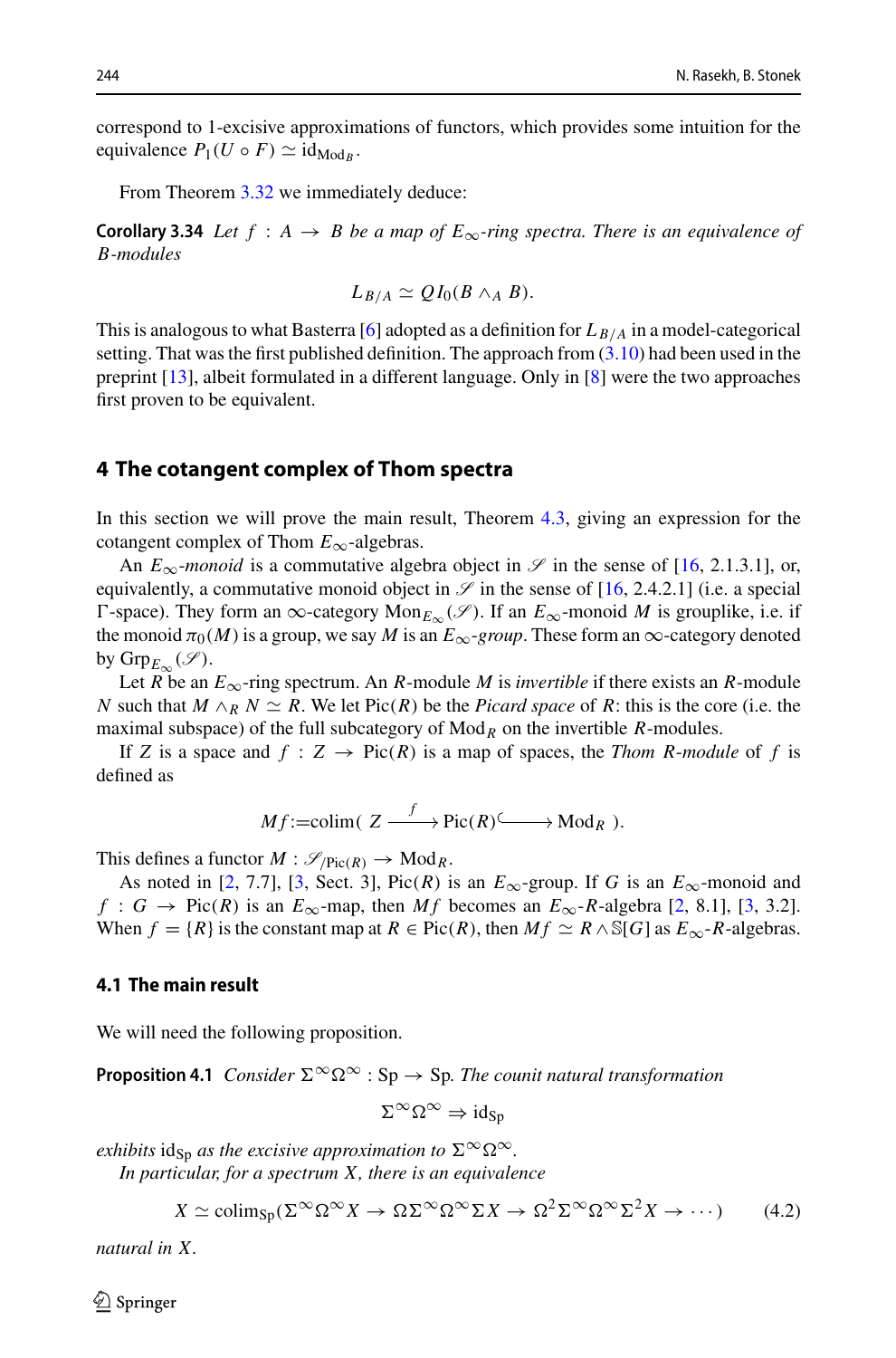*Proof* We will first establish the natural equivalence [\(4.2\)](#page-15-2). We will then observe that this equivalence is obtained from the counit  $\Sigma^{\infty} \Omega^{\infty} X \to X$ , in such a way that the main assertion will have been proven, by Sect. [2.](#page-4-0)(3).

Let  $X$  be a spectrum. First, we prove there is a natural equivalence of functors

$$
\mathrm{Map}_{\mathrm{Sp}}(X,-) \xrightarrow{\simeq} \lim_{n \in \mathbb{N}} \mathrm{Map}_{\mathscr{S}_*}(\Omega^\infty \Sigma^n X, \Omega^\infty \Sigma^n - )
$$

where the arrows in the sequential limit are loop functors. We do this carefully, taking care of naturality: indeed, it is easier to see that the two functors are objectwise equivalent using that  $\text{Sp} \simeq \lim(\cdots \overset{\Omega}{\rightarrow} \mathscr{S}_*) \longrightarrow \mathscr{S}_*$ ) [\[16](#page-23-3), 1.4.2.24], writing a mapping space as a pullback and commuting pullbacks with limits.

By [\[15](#page-23-12), 2.2.1.2], it suffices to establish an equivalence of the corresponding left fibrations. The left hand side corresponds to the left fibration  $Sp_{X/} \rightarrow Sp$ . For the right hand side, first observe that for  $n \in \mathbb{N}$ , the functor Map<sub>*&*</sub> ( $\Omega^{\infty} \Sigma^{n} X$ , –) corresponds to the left fibration  $(\mathscr{S}_*)_{\Omega} \propto_{\Sigma^n} \chi_{\Lambda} \to \mathscr{S}_*$ . Pulling back this left fibration along the functor  $\Omega^{\infty} \Sigma^n : Sp \to \mathscr{S}_*$ ,

$$
\begin{array}{ccc}\n\text{Sp} \times_{\mathscr{S}_{*}} (\mathscr{S}_{*})_{\Omega^{\infty} \Sigma^{n} X/} & \longrightarrow (\mathscr{S}_{*})_{\Omega^{\infty} \Sigma^{n} X/} \\
\downarrow & \downarrow & \downarrow \\
\text{Sp} & \xrightarrow{\Omega^{\infty} \Sigma^{n}} & \mathscr{S}_{*}\n\end{array}
$$

gives us the left fibration that classifies the functor Map<sub> $\varphi$  ( $\Omega^{\infty} \Sigma^{n} X$ ,  $\Omega^{\infty} \Sigma^{n}$ –). Taking</sub> limits, it follows that the functor  $\lim_{n} \text{Map}_{\mathscr{S}_*}(\Omega^{\infty} \Sigma^n X, \Omega^{\infty} \Sigma^n -)$  corresponds to the left  $fibration$   $\lim_{n} (Sp \times_{\mathscr{S}_{*}} (\mathscr{S}_{*})_{\Omega \infty} \Sigma^{n} X/) \simeq Sp \times_{\lim_{N} \mathscr{S}_{*}} \lim_{n} (\mathscr{S}_{*})_{\Omega \infty} \Sigma^{n} X/$ .

By the Yoneda lemma, a map of left fibrations  $Sp_{X}/\rightarrow Sp \times_{\text{lim}_{N}S_{*}} \lim_{n} (\mathscr{S}_{*})_{\Omega^{\infty}\Sigma^{n}X}$  is uniquely determined by a choice of object in the fiber of  $Sp \times_{\lim_{N} \mathscr{S}_*} \lim_{n} (\mathscr{S}_*)_{\Omega \infty} \Sigma^n X / \rightarrow Sp$ over *X*, which is given by the space  $\{X\} \times \lim_n \text{Map}_{\mathscr{S}_n} (\Omega^\infty \Sigma^n X, \Omega^\infty \Sigma^n X)$ . Thus the object  $(X, (\text{id}_{\Omega^{\infty} \Sigma^{n} X})_{n \in \mathbb{N}})$  in the fiber induces a map of left fibrations over Sp

$$
I: \mathrm{Sp}_{X}/\to \mathrm{Sp}\times_{\lim_{\mathbb{N}}\mathscr{S}_*}\lim_{n}(\mathscr{S}_*)_{\Omega^\infty\Sigma^nX}/.
$$

We want to prove this map is an equivalence. Note we can recover the right hand side directly as the following pullback:

$$
Sp \times_{\lim_{N} \mathscr{S}_{*}} \lim_{n} (\mathscr{S}_{*})_{\Omega} \infty_{\Sigma^{n} X/ \xrightarrow{\sim} \overline{\pi_{2}} \times} \lim_{n} (\mathscr{S}_{*})_{\Omega} \infty_{\Sigma^{n} X/ \xrightarrow{\downarrow} \mathscr{S}_{*}} \downarrow
$$
  
\n
$$
Sp \xrightarrow{\simeq} \lim_{N} \mathscr{S}_{*}.
$$

The bottom equivalence is  $\text{Sp} \simeq \lim_{(., . . , \frac{\Omega}{\rightarrow})} \mathcal{S}_* \xrightarrow{\Omega} \mathcal{S}_*) = \lim_{N \to \infty} \mathcal{S}_*$ , from [16, 1.4.2.24]. $\text{Sp} \simeq \lim_{(., . . , \frac{\Omega}{\rightarrow})} \mathcal{S}_* \xrightarrow{\Omega} \mathcal{S}_*) = \lim_{N \to \infty} \mathcal{S}_*$ , from [16, 1.4.2.24]. $\text{Sp} \simeq \lim_{(., . . , \frac{\Omega}{\rightarrow})} \mathcal{S}_* \xrightarrow{\Omega} \mathcal{S}_*) = \lim_{N \to \infty} \mathcal{S}_*$ , from [16, 1.4.2.24].This implies that the top horizontal map is an equivalence as well [\[15](#page-23-12), 3.3.1.3]. Thus, in order to prove that *I* is an equivalence, by 2-out-of-3 it suffices to show that

$$
\pi_2 \circ I : \mathrm{Sp}_{X/} \to \lim_{n} (\mathscr{S}_*)_{\Omega^\infty \Sigma^n X/}
$$

is an equivalence.

First, we will construct an equivalence  $Sp_{X/\nightharpoonup} \xrightarrow{\simeq} \lim_n(\mathscr{S}_*)_{\Omega \simeq \Sigma^n X/\nightharpoonup}$ . Then we will observe it is indeed  $\pi_2 \circ I$ . We have

$$
\mathrm{Sp}_{X/} \simeq \mathrm{Sp}^{\Delta^1} \times_{\mathrm{Sp}} \Delta^0 \xrightarrow{\simeq} (\lim_{\mathbb{N}} \mathscr{S}_*)^{\Delta^1} \times_{\lim_{\mathbb{N}} \mathscr{S}_*} \Delta^0.
$$

 $\circled{2}$  Springer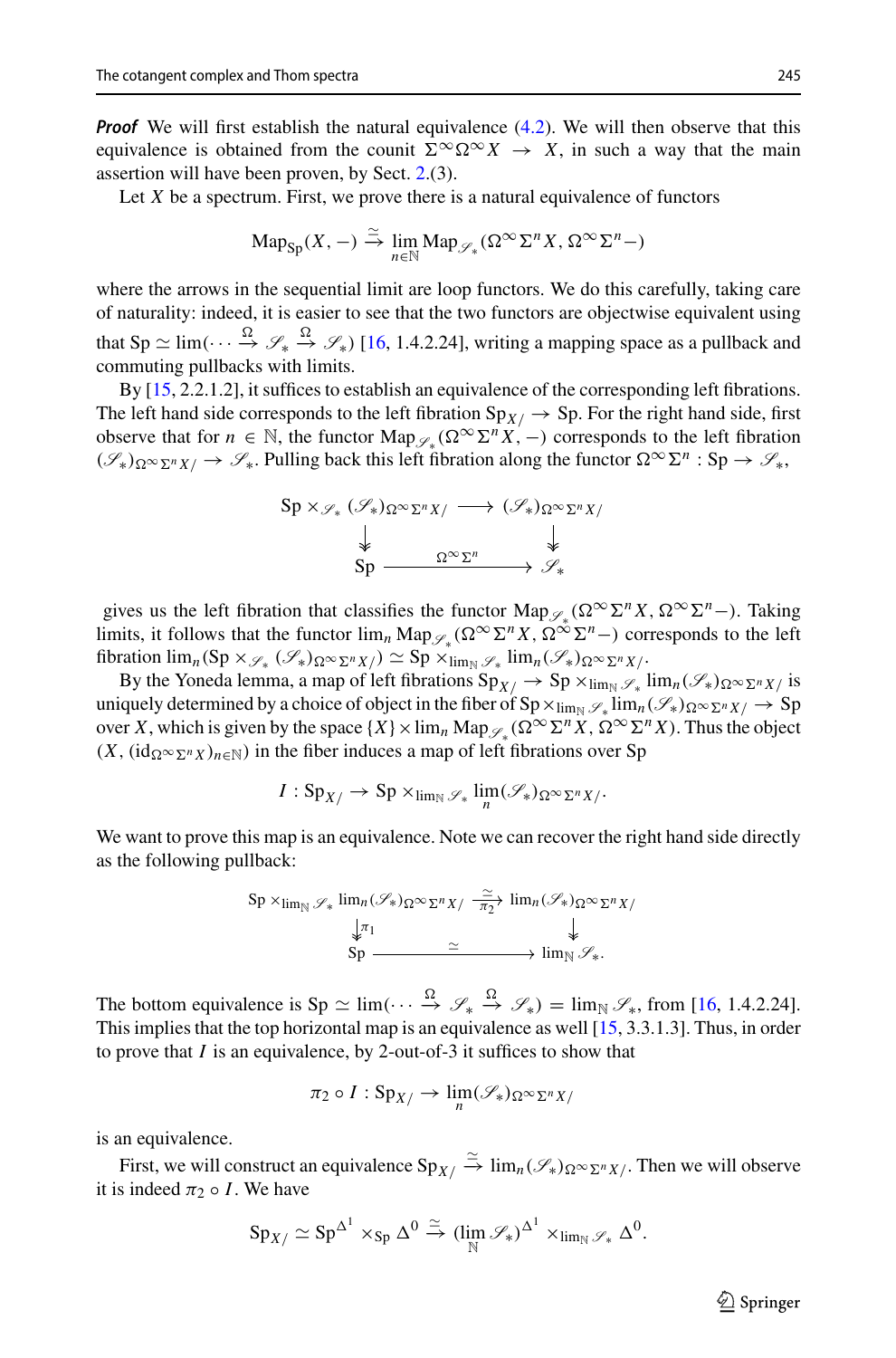Using that limits commute with pullbacks and exponentials  $(-)^{\Delta^1}$ ,

$$
\lim_{\mathbb{N}}((\mathscr{S}_*)^{\Delta^1}\times_{\mathscr{S}_*}\Delta^0)\simeq \lim_{n}(\mathscr{S}_*)_{\Omega^\infty\Sigma^nX/}
$$

gives us an equivalence. Notice this equivalence takes the object id *X* in  $\text{Sp}_{X}$ / to  $(\text{id}_{\Omega} \infty_{\Sigma} n_X)_{n \in \mathbb{N}}$ and thus, by the Yoneda lemma, is equivalent to  $\pi_2 \circ I$ , as they both take id<sub>X</sub> to the same object. This gives us the desired result.

Next, we have a natural equivalence

$$
\lim_{n} \mathrm{Map}_{\mathscr{S}_*}(\Omega^{\infty} \Sigma^n X, \Omega^{\infty} \Sigma^n -) \xrightarrow{\simeq} \lim_{n} \mathrm{Map}_{\mathrm{Sp}}(\Omega^n \Sigma^{\infty} \Omega^{\infty} \Sigma^n X, -)
$$

induced by the adjunction ( $\Sigma^{\infty}$ ,  $\Omega^{\infty}$ ). Finally, we have a natural equivalence

$$
\lim_{n} \mathrm{Map}_{\mathrm{Sp}}(\Omega^n \Sigma^{\infty} \Omega^{\infty} \Sigma^n X, -) \xrightarrow{\simeq} \mathrm{Map}_{\mathrm{Sp}}(\mathrm{colim}_n \Omega^n \Sigma^{\infty} \Omega^{\infty} \Sigma^n X, -).
$$

Combining all three gives us a natural equivalence

$$
\mathrm{Map}_{\mathrm{Sp}}(X,-) \xrightarrow{\simeq} \mathrm{Map}_{\mathrm{Sp}}(\mathrm{colim}_n \Omega^n \Sigma^\infty \Omega^\infty \Sigma^n X,-)
$$

which by the Yoneda lemma is induced by a map  $\text{colim}_n \Omega^n \Sigma^\infty \Omega^\infty \Sigma^n X \to X$  and is explicitly given by the image of the identity map  $\mathrm{id}_X$  under this natural equivalence. By inspection, the map colim<sub>n</sub> $\Omega^n \Sigma^\infty \Omega^\infty \Sigma^n X \to X$  can be characterized as the unique map that comes from the cocone given by  $\Omega^n \Sigma^\infty \Omega^\infty \Sigma^n X \to \Omega^n \Sigma^n X \stackrel{\simeq}{\to} X$  where the first arrow is induced by the counit of the ( $\Sigma^{\infty}$ ,  $\Omega^{\infty}$ ) adjunction.

Let us fix some notation necessary for the statement of the following theorem and its proof. Let  $B^{\infty}$ : Grp<sub>*E*</sub> ( $\mathscr{S}$ )  $\rightarrow$  Sp<sup>cn</sup> denote the standard equivalence between the  $\infty$ -categories of  $E_{\infty}$ -groups and of connective spectra [\[16,](#page-23-3) 5.2.6.26]. Let  $B : \text{Grp}_{E_{\infty}}(\mathscr{S}) \to \text{Grp}_{E_{\infty}}(\mathscr{S})$ denote the bar construction functor, which can be defined in this context simply as the functor that takes *G* to the pushout  $* \leftarrow G \rightarrow *$ . We will iterate this functor, getting  $B^n$ : Grp<sub>*E*∞</sub> (*S*)  $\rightarrow$  Grp<sub>*E*∞</sub> (*S*) for *n*  $\geq$  1.

If we take an  $E_1$ -group instead of an  $E_{\infty}$ -group as input, then we can extend the bar construction to a functor Bar:  $Grp_{F_1}(\mathscr{S}) \to \mathscr{S}_*[16, 5.2.2]$  $Grp_{F_1}(\mathscr{S}) \to \mathscr{S}_*[16, 5.2.2]$  $Grp_{F_1}(\mathscr{S}) \to \mathscr{S}_*[16, 5.2.2]$ . It agrees with *BG* whenever this makes sense: namely, if  $G \in \text{Grp}_{E_{\infty}}(\mathscr{S})$ , then the pointed space underlying *BG* is equivalent to Bar of the  $E_1$ -group underlying  $G$ ; this follows from the remarks in [\[16](#page-23-3), 5.2.2.3/4].

There are also iterated bar construction functors  $Bar^{(n)}$  :  $Grp_{F_n}(\mathscr{S}) \to \mathscr{S}_{*}^{\geq n}$  for  $n \geq 1$ taking an  $E_n$ -group and giving a pointed  $(n - 1)$ -connected space, obtained from iterations of Bar  $[16, Page 802, 5.2.3]$  $[16, Page 802, 5.2.3]$ . These Bar<sup>(n)</sup> are equivalences  $[16, 5.2.6.10(3)]$ , and coincide with  $B<sup>n</sup>$  after judicious forgetting of structure.

<span id="page-17-0"></span>**Theorem 4.3** Let R be an  $E_{\infty}$ -ring spectrum. Let  $f : G \to Pic(R)$  be a map of  $E_{\infty}$ -groups. *There is an equivalence of M f -modules*

$$
L_{Mf/R}\simeq Mf\wedge B^{\infty}G.
$$

*Proof* By [\[20](#page-23-14), 4.11],  $S^n \otimes_R Mf \simeq Mf \wedge \mathbb{S}[B^nG]$  in CAlg<sub>M f //</sub>*M*<sub>f</sub>. Now, note that  $L_M$ <br> $f \simeq$ <br> $S^n \widetilde{\otimes}$ 

<span id="page-17-1"></span>
$$
S^n \widetilde{\otimes}_R Mf \simeq Mf \wedge \Sigma^\infty B^nG \tag{4.4}
$$

as *Mf*-modules. Indeed, since  $S^0 \simeq *_+ \xrightarrow{(x_0)_+} (B^n G)_+ \longrightarrow B^n G$  is a cofiber sequence in  $\mathcal{S}_*$  where  $x_0$  denotes the basepoint of  $B^nG$ , then applying  $Mf \wedge \Sigma^\infty(-)$  we get a cofiber sequence in Mod<sub>Mf</sub>

$$
Mf \simeq Mf \wedge \Sigma^{\infty}_+(*) \to Mf \wedge \Sigma^{\infty}_+ B^nG \to Mf \wedge \Sigma^{\infty} B^nG,
$$

 $\mathcal{L}$  Springer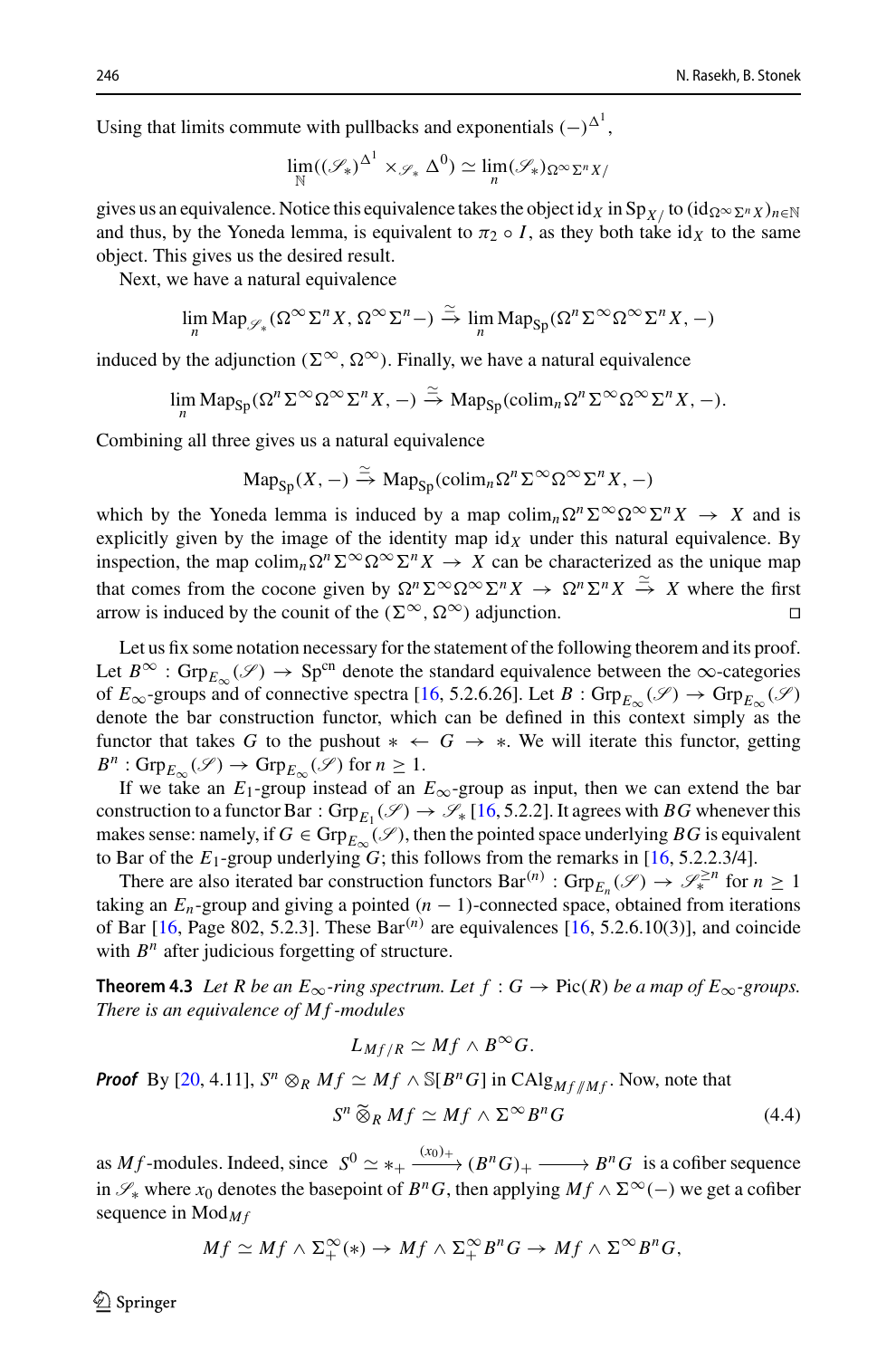whereas by the definition of *J* in Lemma [3.23](#page-10-3) we get the equivalence  $(4.4)$ .

By Proposition [3.26](#page-11-0) we get equivalences of *Mf*-modules

$$
L_{Mf/R} \simeq \text{colim}_{\text{Mod}_{Mf}} (Mf \wedge \Sigma^{\infty} G \longrightarrow \Omega(Mf \wedge \Sigma^{\infty} BG) \longrightarrow \Omega^2(Mf \wedge \Sigma^{\infty} B^2 G) \longrightarrow \cdots)
$$
  

$$
\simeq Mf \wedge \text{colim}_{\text{Sp}} (\Sigma^{\infty} G \longrightarrow \Omega \Sigma^{\infty} BG \longrightarrow \Omega^2 \Sigma^{\infty} B^2 G \longrightarrow \cdots)
$$
 (4.5)

where in the second line we have used the stability of Sp and  $Mod_{Mf}$  together with the fact that  $Mf \wedge -$ : Sp  $\rightarrow$  Mod<sub>Mf</sub> commutes with colimits; note that  $\Omega$  now denotes the loop functor in Sp.

We will now prove that  $B^{\infty}G$  is equivalent to the colimit in [\(4.5\)](#page-18-0), which we can rewrite as

<span id="page-18-1"></span><span id="page-18-0"></span>
$$
\text{colim}_{\text{Sp}}(\Sigma^{\infty}U_0G \to \Omega \Sigma^{\infty}i_1\text{Bar}(U_1G) \to \Omega^2\Sigma^{\infty}i_2\text{Bar}^{(2)}(U_2G) \to \cdots)
$$
 (4.6)

where  $U_n$ :  $\text{Grp}_{E_\infty}(\mathscr{S}) \to \text{Grp}_{E_n}(\mathscr{S})$  is the forgetful functor,  $E_0$ -groups are pointed spaces, and  $i_n$ :  $\mathscr{S}_{*}^{\geq n} \to \mathscr{S}_{*}$  is the inclusion functor. Now note that  $B^{\infty}$  is constructed as the limit of the Bar<sup>(*n*)</sup> as follows [\[16,](#page-23-3) 5.2.6.26] (the functors  $\beta_n$  in that reference are the inverses of  $Bar^{(n)}$  [\[16,](#page-23-3) 5.2.6.10(3)])

$$
\mathcal{B}^{\infty}\left[\sim\begin{array}{c} \text{Sp}^{cn}\simeq\text{lim}(\cdots\longrightarrow\begin{array}{c} \Omega\longrightarrow\mathscr{S}_{*}^{\geq n+1}\longrightarrow\mathscr{S}_{*}^{\geq n}\longrightarrow\mathscr{S}_{*}^{\geq 1}\longrightarrow\mathscr{S}_{*}\longrightarrow\mathscr{S}_{*}^{\geq 1}\longrightarrow\mathscr{S}_{*}\end{array}\right.\\\left.\begin{array}{c} \text{Br}^{n}\nearrow\\ \text{Grp}_{E_{\infty}}(\mathscr{S})\simeq\text{lim}(\cdots\longrightarrow\text{Grp}_{E_{n+1}}(\mathscr{S})\longrightarrow\text{Grp}_{E_{n}}(\mathscr{S})\longrightarrow\mathscr{S}_{*}\text{Hom}^{n}\end{array}\right] \hspace{0.2cm}\text{Bar}^{(n)}\left[\begin{array}{c} \text{Br}^{n}\nearrow\\ \text{Brp}_{E_{n}}(\mathscr{S})\longrightarrow\mathscr{S}_{*}\text{Im}(\mathscr{S})\longrightarrow\mathscr{S}_{*}\text{Im}(\mathscr{S})\longrightarrow\mathscr{S}_{*}\text{Im}(\mathscr{S})\longrightarrow\mathscr{S}_{*}\end{array}\right. \end{array}\right] \hspace{0.2cm}\text{Bar}^{(n+1)}\left[\begin{array}{c} \text{Brp}_{E_{\infty}}(\mathscr{S})\longrightarrow\text{Im}(\mathscr{S})\longrightarrow\mathscr{S}_{*}\text{Im}(\mathscr{S})\longrightarrow\mathscr{S}_{*}\text{Im}(\mathscr{S})\longrightarrow\mathscr{S}_{*}\text{Im}(\mathscr{S})\longrightarrow\mathscr{S}_{*}\text{Im}(\mathscr{S})\longrightarrow\mathscr{S}_{*}\text{Im}(\mathscr{S})\longrightarrow\mathscr{S}_{*}\text{Im}(\mathscr{S})\longrightarrow\mathscr{S}_{*}\text{Im}(\mathscr{S})\longrightarrow\mathscr{S}_{*}\text{Im}(\mathscr{S})\longrightarrow\mathscr{S}_{*}\text{Im}(\mathscr{S})\longrightarrow\mathscr{S}_{*}\text{Im}(\mathscr{S})\longrightarrow\mathscr{S}_{*}\text{Im}(\mathscr{S})\longrightarrow\mathscr{S}_{*}\text{Im}(\mathscr{S})\longrightarrow\mathscr{S}_{*}\text{Im}(\mathscr{S})\longrightarrow\mathscr{S}_{*}\text{Im}(\mathscr{S})\longrightarrow\mathscr{S}_{*}\text{Im}(\mathscr{S})\longrightarrow\mathscr{S}_{*}\text{
$$

so in particular we have a commutative diagram

$$
\mathsf{Sp}^{\mathsf{cn}} \longrightarrow \mathscr{S}_{*}^{\geq n}
$$
\n
$$
B^{\infty} \downarrow \qquad \qquad \uparrow
$$
\n
$$
\mathsf{Grp}_{E_{\infty}}(\mathscr{S}) \xrightarrow[U_{n}]{}
$$
\n
$$
\mathsf{Grp}_{E_{\infty}}(\mathscr{S}) \xrightarrow[U_{n}]{}
$$

where the top horizontal functor is the projection to the corresponding term of the limit. After composing it with  $i_n$  this functor becomes  $\Omega^{\infty-n} = \Omega^{\infty} \Sigma^n$ : Sp<sup>cn</sup>  $\rightarrow \mathscr{S}_*$ , the *n*-th space functor. Therefore, [\(4.6\)](#page-18-1) is equivalent to

$$
\text{colim}_{\text{Sp}}(\Sigma^{\infty} \Omega^{\infty} B^{\infty} G \to \Omega \Sigma^{\infty} \Omega^{\infty} \Sigma B^{\infty} G \to \Omega^2 \Sigma^{\infty} \Omega^{\infty} \Sigma^2 B^{\infty} G \to \cdots).
$$

This is equivalent to  $B^{\infty}G$  by Proposition [4.1.](#page-15-3)

*Remark 4.7* A model-categorical version of Theorem [4.3](#page-17-0) first appeared in [\[8,](#page-23-6) Corollary, Page 907]. Their result, however, only applies to Thom spectra of maps to *BGL*1(S), whereas ours applies to maps to Pic(*R*) where *R* is any  $E_{\infty}$ -ring spectrum. Already considering maps into Pic(S) leads to interesting, non-connective examples, as we shall now see.

<span id="page-18-2"></span>*Example 4.8* Let *MU* denote the complex cobordism spectrum, which is the Thom  $E_{\infty}$ -ring spectrum of the complex *J*-homomorphism  $BU \rightarrow Pic(\mathbb{S})$ . Then

$$
L_{MU} \simeq MU \wedge bu
$$

as *MU*-modules, where *bu* denotes *B*∞*BU*. This recovers [\[8,](#page-23-6) Corollary, Page 907]. Similarly, let *MUP* denote the periodic complex cobordism spectrum, which is the Thom  $E_{\infty}$ -ring spectrum of the complex *J*-homomorphism  $BU \times \mathbb{Z} \rightarrow Pic(\mathbb{S})$ . Then

$$
L_{MUP} \simeq MUP \wedge ku
$$

 $\circled{2}$  Springer

$$
\Box
$$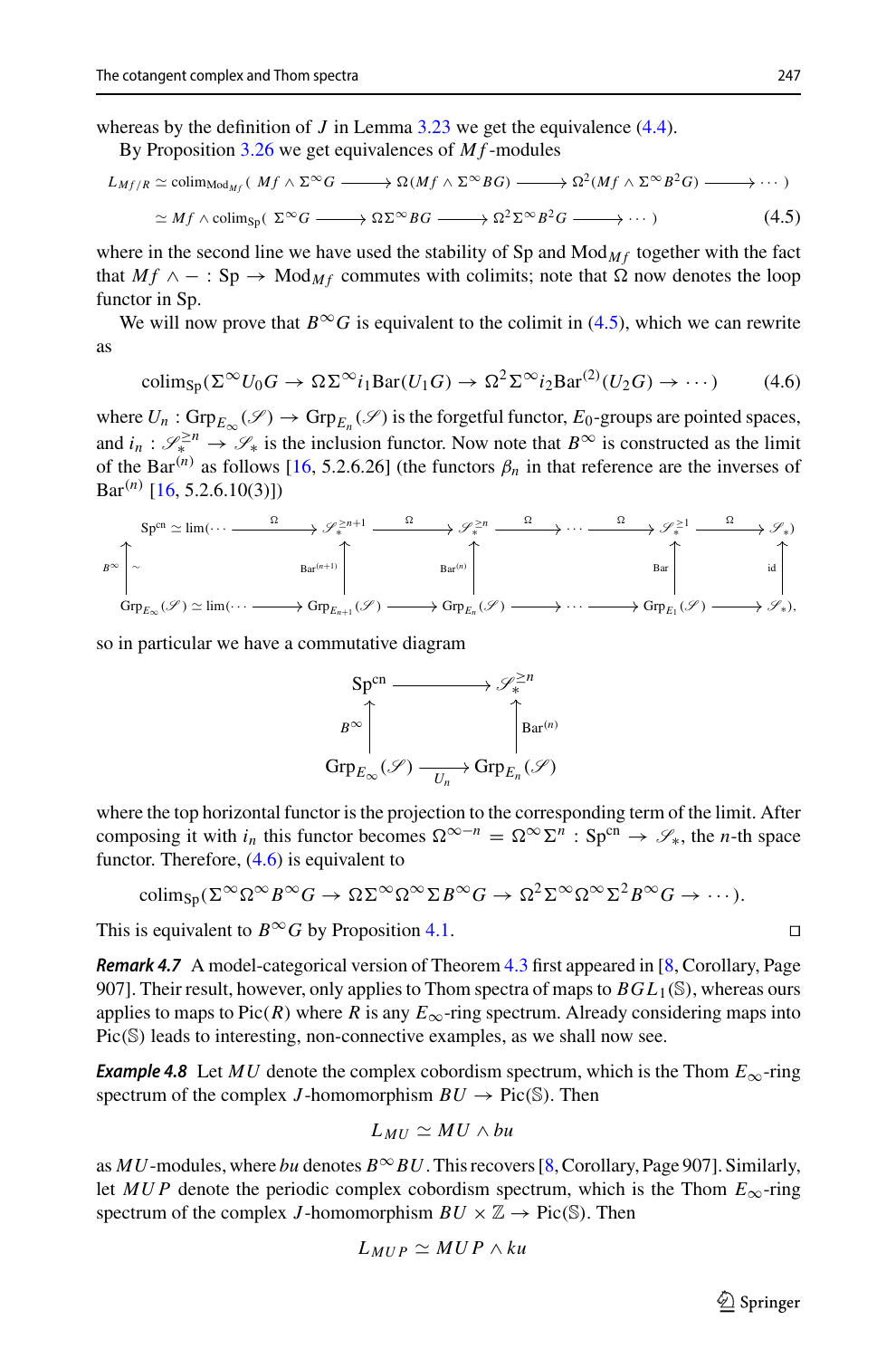as *MUP*-modules, where  $ku \simeq B^{\infty}(BU \times \mathbb{Z})$  is the connective complex *K*-theory spectrum.

### **4.2 The cotangent complex as a Thom spectrum**

If *G* is not only an  $E_{\infty}$ -group but also an  $E_{\infty}$ -*ring space* in the sense of [\[11,](#page-23-13) 7.1], then  $B^{\infty}G$  is a connective  $E_{\infty}$ -ring spectrum. Many interesting examples of  $E_{\infty}$ -ring spaces arise as group completions of  $E_{\infty}$ -rig spaces (similar to  $E_{\infty}$ -ring spaces but now the underlying additive If G is not only an  $E_{\infty}$ -group but also an  $E_{\infty}$ -ring space in the se<br>a connective  $E_{\infty}$ -ring spectrum. Many interesting examples of E<br>completions of  $E_{\infty}$ -rig spaces (similar to  $E_{\infty}$ -ring spaces but<br>stru structure does not necessarily admit inverses). For example,  $\bigsqcup_{n\geq 0} B\Sigma_n$ ,  $\bigsqcup_{n\geq 0} BU(n)$  and If (  $\bigsqcup_{n\geq 0} BGL_n(A)$  where *A* is a commutative ring are examples of  $\overline{E}_{\infty}$ -rig spaces: their corresponding connective  $E_{\infty}$ -ring spectra are S, *ku* and the algebraic *K*-theory  $K(A)$  respectively. See [\[11,](#page-23-13) Sects. 7/8] for more details.

<span id="page-19-0"></span>**Proposition 4.9** Let R be an  $E_{\infty}$ -ring spectrum, let G be an  $E_{\infty}$ -ring space and let  $f: G \rightarrow$ Pic(*R*) *be an*  $E_{\infty}$ -map (with respect to the  $E_{\infty}$ -group structure of G). Then the R-module *L M*<sub>*f*/*R*</sub> *underlies a Thom*  $E_{\infty}$ *-*( $R \wedge B^{\infty}$ *G*)*-algebra.* 

*Proof* First, note that if  $R \to T$  is a map of  $E_{\infty}$ -ring spectra, then extension of scalars restricts to an  $E_{\infty}$ -map −  $\wedge_R T$ : Pic(*R*) → Pic(*T*) making the following diagram commute:



Indeed, the functor  $-\wedge_R T$  : Mod<sub>R</sub>  $\rightarrow$  Mod<sub>T</sub> takes invertible *R*-modules to invertible *T* -modules.

Now recall that, as an *R*-module,  $Mf \simeq \text{colim}(G \overset{f}{\to} \text{Pic}(R) \to \text{Mod}_R)$ . Let  $T =$  $R \wedge B^{\infty}G$ . Since  $-\wedge_R T$ : Mod<sub>*R*</sub>  $\rightarrow$  Mod<sub>*T*</sub> preserves colimits, we get equivalences of *T* -modules

$$
Mf \wedge B^{\infty}G \simeq Mf \wedge_R T
$$
  
\n
$$
\simeq \text{colim}(\ G \xrightarrow{f} \text{Pic}(R) \longrightarrow \text{Mod}_R \xrightarrow{-\wedge_R T} \text{Mod}_T )
$$
  
\n
$$
\simeq \text{colim}(\ G \xrightarrow{f} \text{Pic}(R) \xrightarrow{-\wedge_R T} \text{Pic}(T) \longrightarrow \text{Mod}_T )
$$
  
\n
$$
= M((-\wedge_R T) \circ f).
$$

Since we proved in Theorem [4.3](#page-17-0) that  $Mf \wedge B^{\infty}G \simeq L_{Mf/R}$  and  $(-\wedge_R T) \circ f$  is an  $E_{\infty}$ -map, this proves the result. this proves the result.

*Remark 4.10* This echoes with the result that the factorization homology of a Thom *En*algebra is a Thom spectrum [\[12,](#page-23-17) 4.2], or with the related result that the tensor of a Thom  $E_{\infty}$ -algebra with a space is again a Thom  $E_{\infty}$ -algebra [\[20](#page-23-14), 4.10].

*Example 4.11* Continuing the example of *MU P* from Example [4.8,](#page-18-2) if we take *f* to be the complex *J*-homomorphism  $BU \times \mathbb{Z} \rightarrow Pic(\mathbb{S})$ , then  $L_{MUP} \simeq MUP \wedge ku$  underlies a Thom  $E_{\infty}$ -*ku*-algebra, even if *ku* is not the Thom spectrum of any  $E_3$ -map from an  $E_3$ -group [\[4\]](#page-23-18).

In Proposition [4.9,](#page-19-0) we proved that  $L_{Mf/R}$  is the Thom module of an  $E_{\infty}$ -map provided *G* is an  $E_{\infty}$ -ring space. The hypothesis was not superfluous: let us now give an example of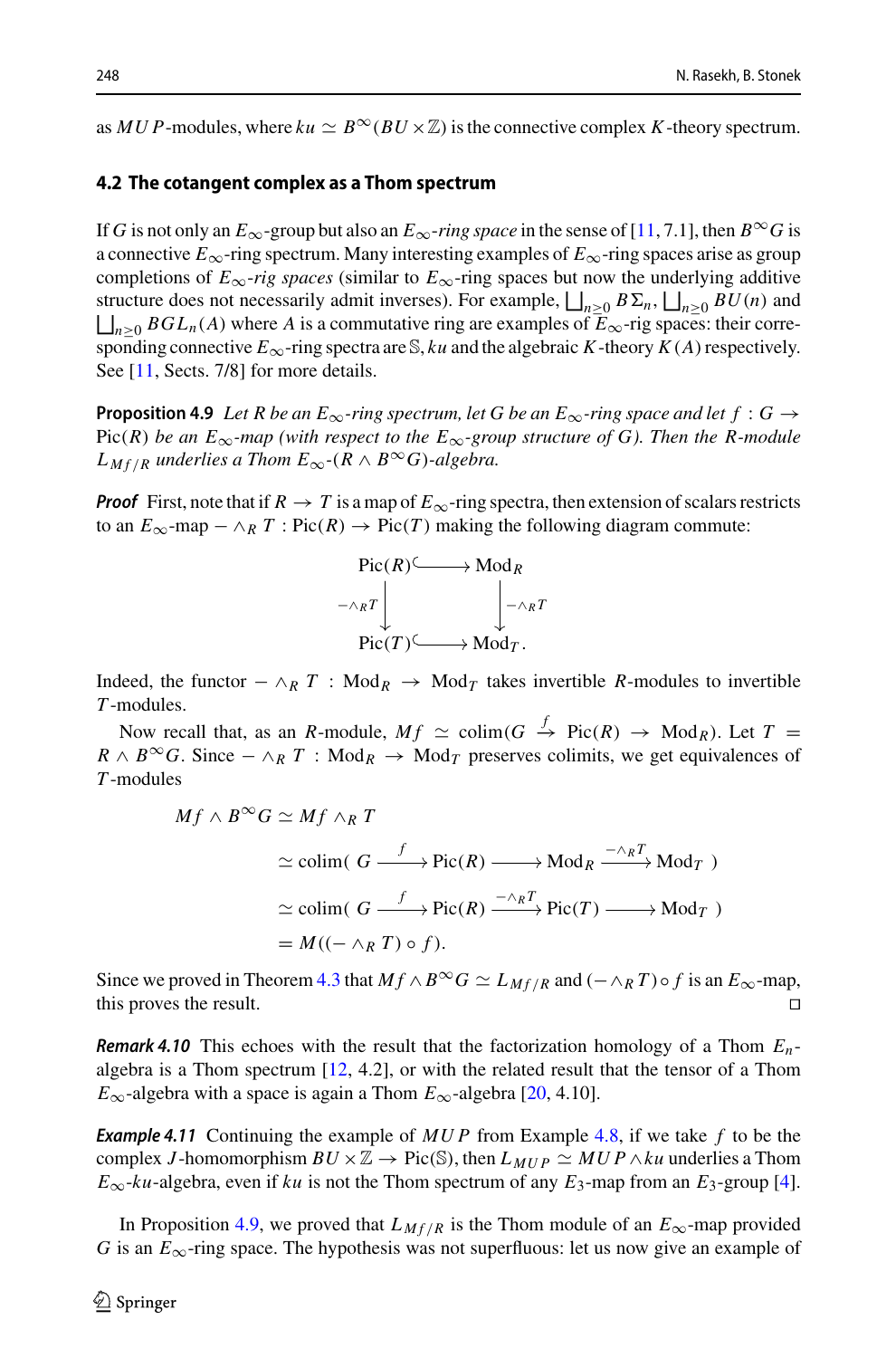a cotangent complex of a Thom  $E_{\infty}$ -ring spectrum which cannot be the Thom module of an  $E_{\infty}$ -map, simply because it would then be an  $E_{\infty}$ -ring spectrum and this cannot happen in this example:

**Example 4.12** Let G be an abelian group of infinite order such that every element has finite order. For example, one could take  $\mathbb{Q}/\mathbb{Z}$  or an infinite direct sum of cyclic groups of arbitrarily large order.

Let  $f: G \to Pic(S)$  be the the constant map at S.

Let us prove that  $L_{Mf}$  is not the underlying spectrum of an  $E_{\infty}$ -ring spectrum. Such a structure would induce a ring structure on  $\pi_0(L_M f)$ , so it suffices to prove that the latter has

no ring structure extending its abelian group structure.<br>
Before we prove this, let us use Theorem 4.3 to comp<br>
spectra<br>  $L_{Mf} \simeq Mf \wedge B^{\infty}G \simeq \Sigma^{\infty}_+ G \wedge HG \simeq \bigvee$ Before we prove this, let us use Theorem  $4.3$  to compute  $L_{Mf}$ . We have equivalences of spectra ute  $L_{Mf}$ . We ha<br>S ∧  $HG \simeq \bigvee$ 

$$
L_{Mf} \simeq Mf \wedge B^{\infty}G \simeq \Sigma^{\infty}_+G \wedge HG \simeq \bigvee_G \mathcal{S} \wedge HG \simeq \bigvee_G HG
$$

where we used the fact that  $B^{\infty}G \simeq HG$  is the Eilenberg–Mac Lane spectrum of *G*, and that since *G* is a discrete group then  $\Sigma^{\infty}_+ G$  is a wedge of sphere spectra. In particular, where we used<br>that since *G* is<br> $\pi_0(L_{Mf}) = \bigoplus$  $\pi_0(L_{Mf}) = \bigoplus_G G$ . ere we used the fact that<br>  $t$  since *G* is a discrete  $\{L_{Mf}$  =  $\bigoplus_G G$ .<br>
Now, note that  $G' = \bigoplus$ 

Now, note that  $G' = \bigoplus_{G} G$  is again an abelian group of infinite order such that every element has finite order. This implies that it is not the underlying abelian group of a ring. If it were, the multiplicative unit would have finite order, and this number would bound the order of all the other elements, contradicting that  $G'$  has infinite order.

*Remark 4.13* As we just observed, in general  $L_{Mf/R}$  is not the Thom module of an  $E_{\infty}$ -map. It is, however, the colimit of iterated loops of Thom modules of  $E_{\infty}$ -maps by [\(4.5\)](#page-18-0), since by [\[20,](#page-23-14) 4.8]

$$
Mf \wedge \Sigma^{\infty} B^n G \simeq M(G \times B^n G \xrightarrow{\pi_1} G \xrightarrow{f} \text{Pic}(R))
$$

and so

$$
L_{Mf/R} \simeq \text{colim}_{\text{Mod}_{Mf}}(\Omega^n M(G \times B^n G \xrightarrow{\pi_1} G \xrightarrow{f} \text{Pic}(R))).
$$

# <span id="page-20-0"></span>**5 Étale extensions and solid ring spectra**

We will now extend the results of the previous section to compute cotangent complexes of two different types of extensions of Thom *E*∞-algebras.

Following [\[16](#page-23-3), 7.5.0.1/2/4], a map of (ordinary) commutative rings  $A \rightarrow B$  is *étale* if *B* is finitely presented as an *A*-algebra, *B* is flat as an *A*-module, and there exists an idempotent element  $e \in B \otimes_A B$  such that the multiplication map  $B \otimes_A B \to B$  induces an isomorphism  $(B \otimes_A B)[e^{-1}] \cong B$ . If  $A \to B$  is a map of  $E_\infty$ -ring spectra, it is *étale* if  $\pi_0(A) \to \pi_0(B)$ is étale and *B* is flat as an *A*-module, i.e. the natural map

$$
\pi_*(A) \otimes_{\pi_0(A)} \pi_0(B) \to \pi_*(B)
$$

<span id="page-20-1"></span>is an isomorphism.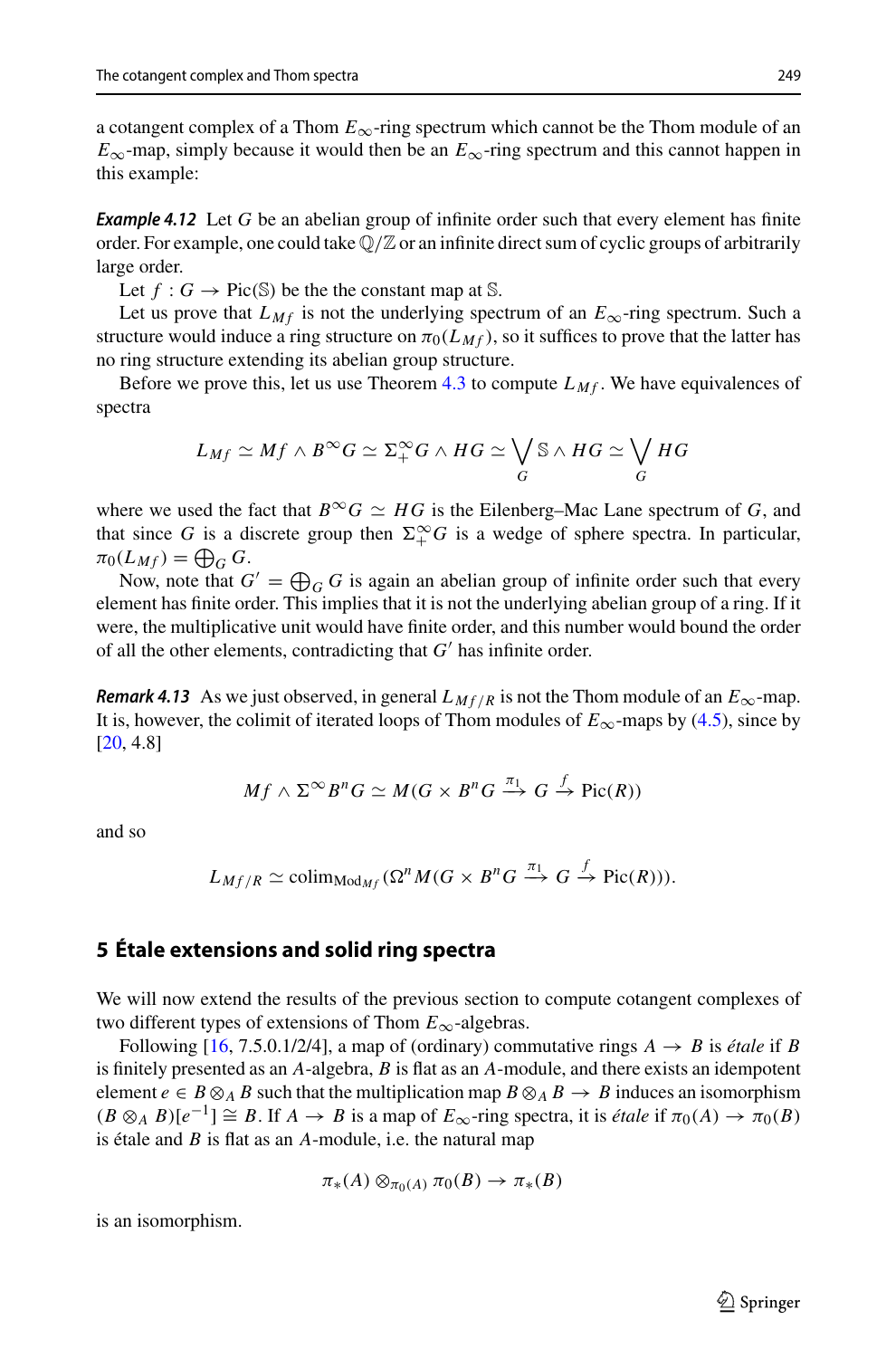**Proposition 5.1** *If*  $A \rightarrow B$  *is an étale map of*  $E_{\infty}$ *-ring spectra, then*  $L_{B/A}$  *vanishes. Therefore, if R is an E*<sub>∞</sub>-ring spectrum and  $A \rightarrow B$  is a map of  $E_{\infty}$ -R-algebras which is étale, *there is an equivalence of B-modules*

$$
L_{B/R} \simeq B \wedge_A L_{A/R}.
$$

*Proof* The first statement is [\[16,](#page-23-3) 7.5.4.5]. Note that Lurie adds a connectivity hypothesis, but it is not used in the proof. The second statement now follows from the transitivity cofiber sequence [\[16,](#page-23-3) 7.3.3.6]

$$
B \wedge_A L_{A/R} \to L_{B/R} \to L_{B/A}.
$$

<span id="page-21-0"></span>**Corollary 5.2** *Let R be an*  $E_{\infty}$ *-ring spectrum. Let f* :  $G \rightarrow Pic(R)$  *be a map of*  $E_{\infty}$ *-groups.* Let  $M f \rightarrow B$  be a map of  $E_{\infty}$ -R-algebras which is étale. There is an equivalence of B*modules*

$$
L_{B/R}\simeq B\wedge B^{\infty}G.
$$

*Proof* By Proposition [5.1,](#page-20-1)  $L_{B/R} \simeq B \wedge_{M} L_{Mf/R}$  as *B*-modules, and by Theorem [4.3](#page-17-0) we have an equivalence of *Mf* -modules  $L_{Mf/R} \simeq Mf \wedge B^{\infty}G$ . Putting these together finishes the proof. the proof.  $\Box$ 

<span id="page-21-2"></span>*Example 5.3* Let *R* be an  $E_{\infty}$ -ring spectrum and  $x \in \pi_0(R)$ . By [\[16,](#page-23-3) 7.5.0.6/7], there is an étale map of  $E_{\infty}$ -ring spectra  $R \to R[x^{-1}]$  which universally inverts the homotopy element *x*. We deduce from Proposition [5.1](#page-20-1) that there is an equivalence of  $R[x^{-1}]$ -modules

$$
L_{R[x^{-1}]} \simeq (L_R)[x^{-1}].
$$

There are interesting instances where we want to invert a homotopy element *x* that is not in degree 0, as we shall see below. Unfortunately, in this case the map  $R \to R[x^{-1}]$  may not be étale: indeed, it may not be flat. For example, if *R* is connective then any flat *R*-module is necessarily connective, as follows from the definition [\[16](#page-23-3), 7.2.2.11].

To remedy this, we recall the notion of solidity: An  $E_{\infty}$ -*A*-algebra *B* is *solid* if the multiplication map  $\mu : B \wedge_A B \to B$  is an equivalence. Note in this case  $B \wedge_A B \simeq B$  as objects of CAlg<sub>*B*//*B*</sub>.

<span id="page-21-1"></span>**Proposition 5.4** *If A is an E*<sub>∞</sub>-ring spectrum and *B* is a solid  $E_{\infty}$ -A-algebra, then  $L_{B/A}$ *vanishes. Therefore, if R is an*  $E_{\infty}$ *-ring spectrum, A an*  $E_{\infty}$ *-R-algebra and B a solid*  $E_{\infty}$ *-A-algebra, then there is an equivalence of B-modules*

$$
L_{B/R} \simeq B \wedge_A L_{A/R}.
$$

*Proof* For the first statement, consider the equivalences

$$
L_{B/A} \simeq (P_1I)(B \wedge_A B) \simeq (P_1I)(B)
$$

where the first equivalence is  $(3.11)$  and the second follows from solidity. Now  $(P_1 I)(B)$  is trivial, since  $B \in \text{CAlg}_{B/R}$  is a zero object and  $P_1 I$  is reduced (see Sect. [2.](#page-4-0)(3)).

The second statement now follows from the transitivity cofiber sequence [\[16](#page-23-3), 7.3.3.6]

$$
B \wedge_A L_{A/R} \to L_{B/R} \to L_{B/A}.
$$

 $\Box$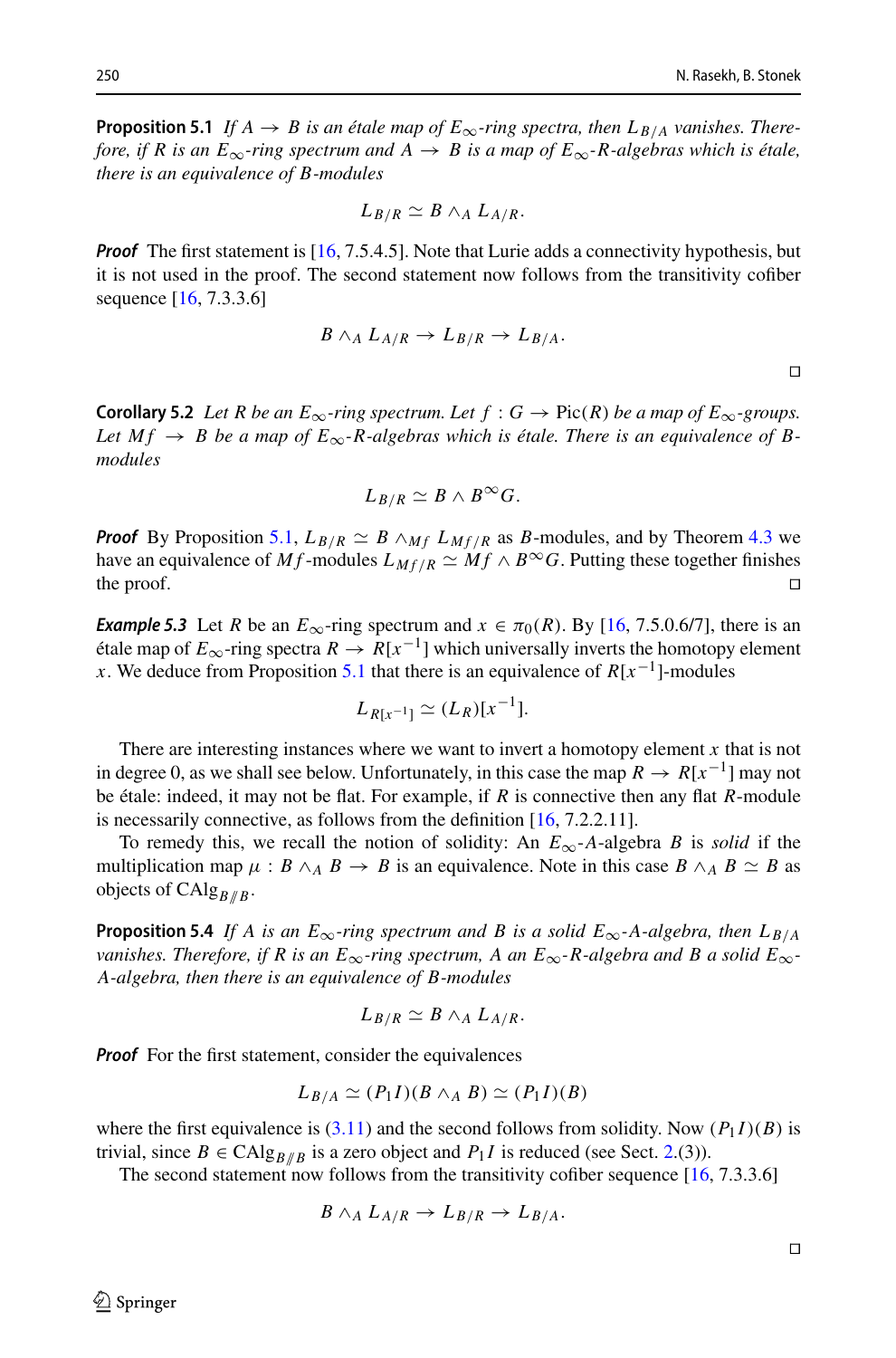<span id="page-22-2"></span>The following corollary is proven analogously to Corollary [5.2.](#page-21-0)

**Corollary 5.5** *Let R be an*  $E_{\infty}$ *-ring spectrum. Let f* :  $G \to Pic(R)$  *be a map of*  $E_{\infty}$ *-groups.* Let B be a solid  $E_{\infty}$ -M f-algebra. There is an equivalence of B-modules

$$
L_{B/R}\simeq B\wedge B^{\infty}G.
$$

<span id="page-22-3"></span>*Example 5.6* Let *R* be an  $E_{\infty}$ -ring spectrum and  $x \in \pi_*(R)$ . By [\[17,](#page-23-19) 4.3.17], there exists an  $E_{\infty}$ -*R*-algebra  $R[x^{-1}]$  where *x* has been universally inverted. Now note that  $R[x^{-1}]$  is a solid  $E_{\infty}$ -*R*-algebra. Indeed, by [\[20](#page-23-14), 7.3], we have

$$
R[x^{-1}] \wedge_R R[x^{-1}] \simeq R[x^{-1}][x^{-1}] \simeq R[x^{-1}].
$$

Therefore, by Proposition [5.4,](#page-21-1) we have an equivalence

$$
L_{R[x^{-1}]} \simeq (L_R)[x^{-1}].
$$

This generalizes Example [5.3,](#page-21-2) where *x* was only allowed to be in degree zero.

*Example 5.7* Let *KU* denote the periodic complex topological *K*-theory  $E_{\infty}$ -ring spectrum. Snaith [\[22\]](#page-23-20), [\[23\]](#page-23-21) proved that  $KU \simeq \mathbb{S}[K(\mathbb{Z}, 2)][x^{-1}]$  as homotopy commutative ring spectra (i.e. commutative monoids in the homotopy category of spectra), where  $x \in \pi_2 \mathbb{S}[K(\mathbb{Z}, 2)]$ is induced by the fundamental class in  $K(\mathbb{Z}, 2)$ . See [\[17,](#page-23-19) 6.5.1] for one improvement of such an equivalence to an equivalence of  $E_{\infty}$ -ring spectra.

Since  $\mathbb{S}[K(\mathbb{Z}, 2)] \simeq M(K(\mathbb{Z}, 2) \stackrel{\{\mathbb{S}\}}{\longrightarrow} \text{Pic}(\mathbb{S}))$ , we can apply Corollary [5.5](#page-22-2) and Exam-ple [5.6](#page-22-3) to deduce that  $L_{KU} \simeq KU \wedge \Sigma^2 H \mathbb{Z}$ . Recall that the inclusion  $\mathbb{Z} \to \mathbb{Q}$  induces an equivalence  $KU \wedge H\mathbb{Z} \simeq KU \wedge H\mathbb{Q}$  [\[25](#page-23-22), 16.25]. Combining this result with Bott periodicity, we obtain:

$$
L_{KU}\simeq KU\wedge H\mathbb{Q},
$$

the rationalization of  $KU$ , a result first gotten in [\[24,](#page-23-11) 8.4] in a model-categorical context.

**Acknowledgements** The authors would like to thank Hongyi Chu, Yonatan Harpaz and Piotr Pstragowski for helpful discussions, and Jacob Lurie for helping us find a better proof of Proposition [4.1](#page-15-3) than the one we had, by suggesting the use of [\[16,](#page-23-3) 1.4.2.24]. Nima Rasekh would like to thank the Institut des Hautes Études Scientifiques (IHES) for its hospitality and financial support. Bruno Stonek would like to thank the Max Planck Institute for Mathematics for its hospitality and financial support.

**Open Access** This article is licensed under a Creative Commons Attribution 4.0 International License, which permits use, sharing, adaptation, distribution and reproduction in any medium or format, as long as you give appropriate credit to the original author(s) and the source, provide a link to the Creative Commons licence, and indicate if changes were made. The images or other third party material in this article are included in the article's Creative Commons licence, unless indicated otherwise in a credit line to the material. If material is not included in the article's Creative Commons licence and your intended use is not permitted by statutory regulation or exceeds the permitted use, you will need to obtain permission directly from the copyright holder. To view a copy of this licence, visit [http://creativecommons.org/licenses/by/4.0/.](http://creativecommons.org/licenses/by/4.0/)

# **References**

- <span id="page-22-0"></span>1. Ando, M., Blumberg, A.J., Gepner, D., Hopkins, M.J., Rezk, C.: An ∞-categorical approach to *R*-line bundles, *R*-module Thom spectra, and twisted *R*-homology. J. Topol. **7**(3), 869–893 (2014)
- <span id="page-22-1"></span>2. Ando, M., Blumberg, A.J., Gepner, D.: Parametrized spectra, multiplicative Thom spectra and the twisted Umkehr map. Geom. Topol. **22**(7), 3761–3825 (2018)